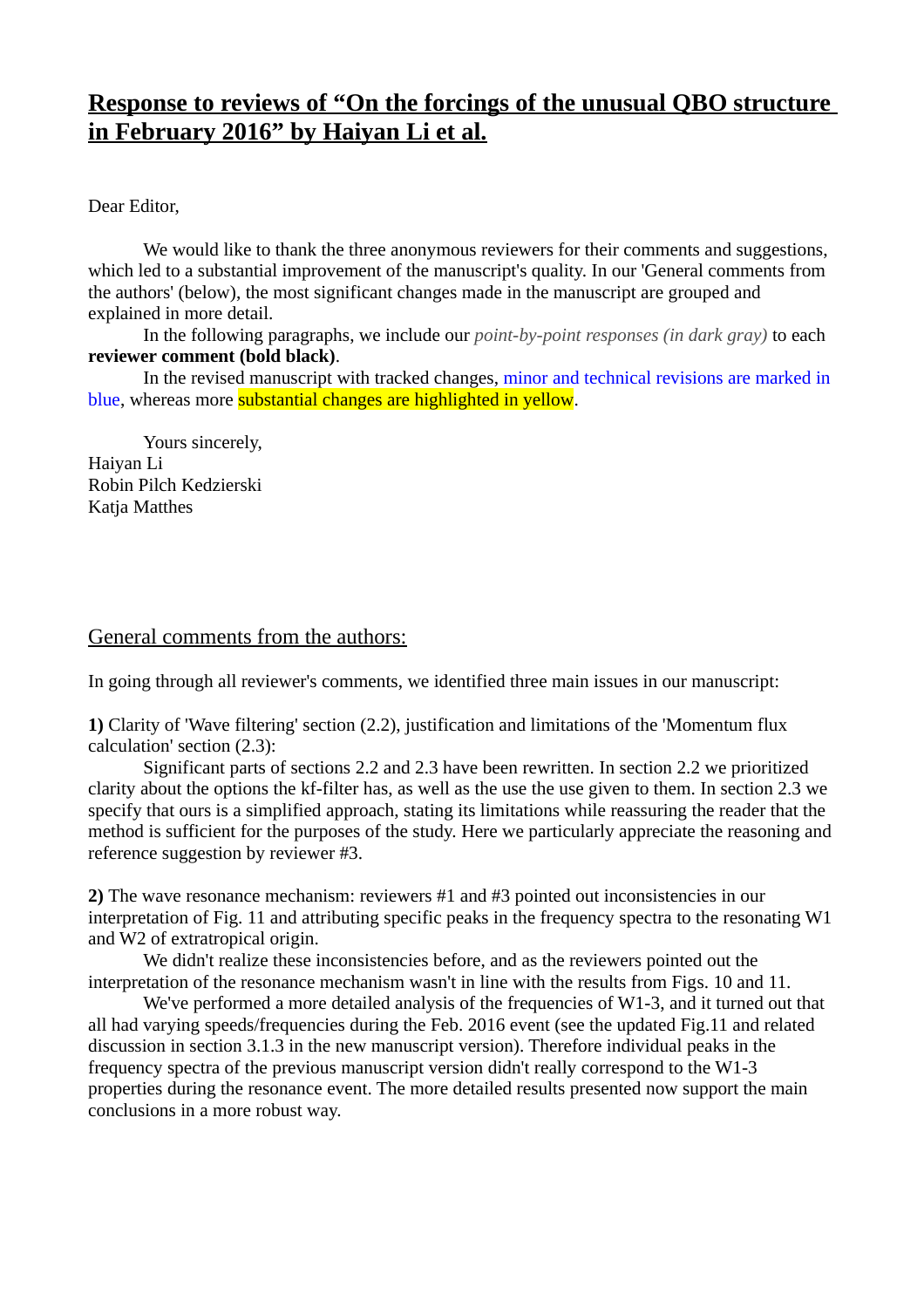**3)** Lack of literature and discussion about ENSO and Kelvin waves:

We apologize for this, we should have looked more into this topic before completing the submitted manuscript. We appreciate the reviewer's suggestions and literature, which we inserted into the introduction and the discussion of the results in section 3.2.

## **Point-by-point responses to Reviewer #1:**

### **Specific Comments:**

1. **Line 268- All components of a Rossby wave packet do not necessarily travel together since the Rossby wave is dispersive.**

We meant that the relative contributions of the different wavenumbers of a travelling Rossby wave packet remain more or less similar during its lifetime, since the troughs-ridges do not expandcontract in longitude (e.g. in Hovmoller diagrams of upper-tropospheric extratropical RWPs). We rephrased this sentence into: *'Strictly speaking, the wavenumber composition of a travelling Rossby wave packet should remain similar during its lifetime: the dominant wavenumber does not change. Our analysis shows that this is not the case with W3 which becomes dominant.'*

2. **Line 300 - It seems somewhat contrived to choose the 0.066/day peak to discuss the W3 being locally generated when that is not the frequency with the strongest power. Where does the power at 0.055/day come from?**

**+**

3. **Line 303 - I am also somewhat unclear on the following: you claim that a combination of the fast W2 (momentum flux Fig. 10c) and slow W1 (amplitude Fig. 10e) create the slow W3. When you say fast W2 are you talking about the w0520 Rossby wave? The 0.033/day frequency implies a period of 30 days, which is inconsistent with your "fast W2" resonance theory. Can you elaborate?**

Thank you for pointing this out. We agree with your and reviewer #3 comments that the results in Fig. 11 and the corresponding discussion in section 3.1.3 contained some inconsistencies, which we didn't realize previously. We've performed a much more detailed analysis, shown in the new Fig. 11 and we've rewritten the corresponding part in section 3.1.3. It turned out that all wavenumbers have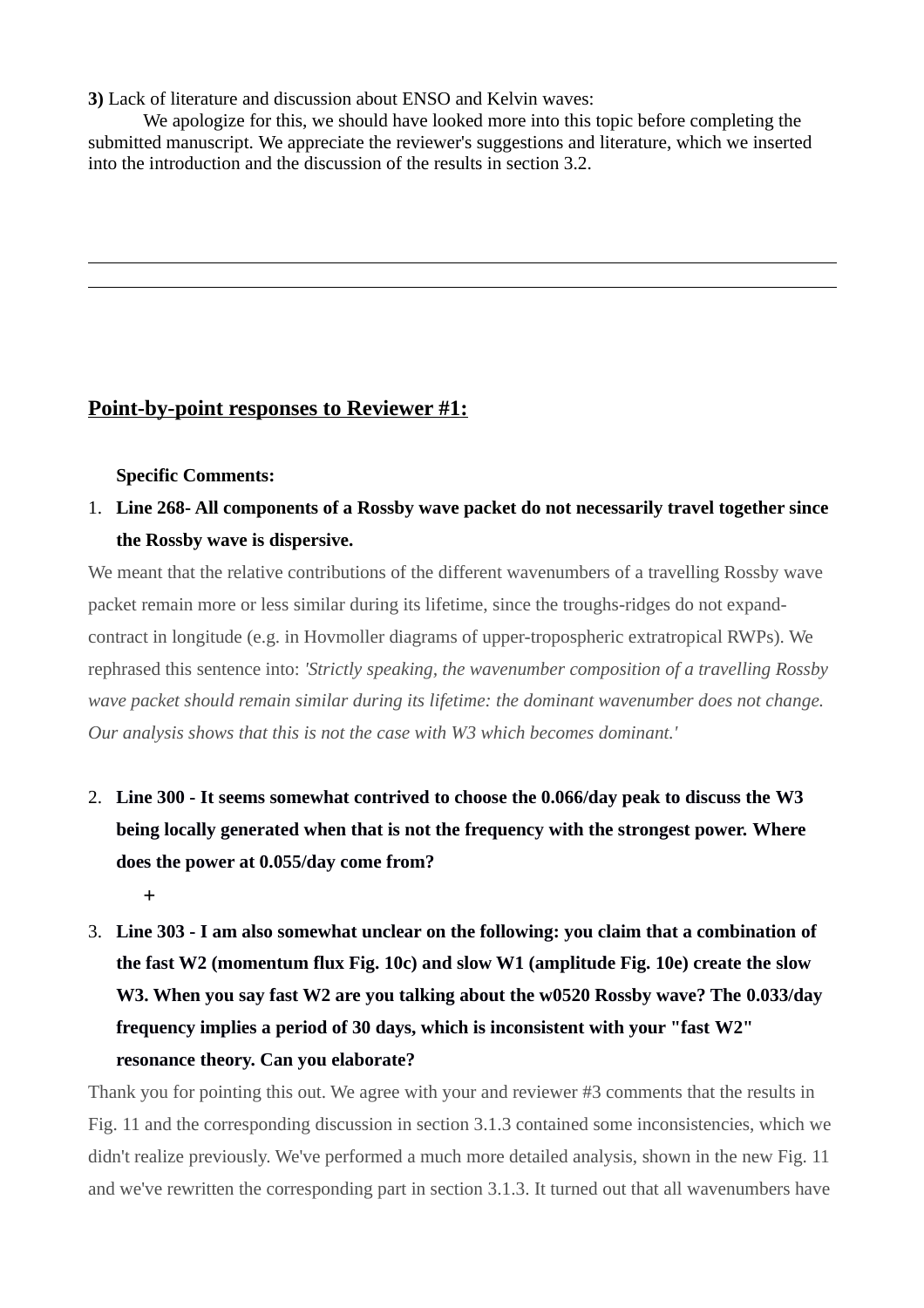changing speeds/frequencies during their lifetime in early 2016, therefore a single peak in their Fourier spectrum (Fig. 11 in the previous manuscript) was not necessarily representative of what was happening in February 2016.

In the new Fig. 11 it is shown that, despite the changing wave frequencies, resonance conditions (dark blue in Fig. 11d) were present for a fair amount of time in the subtropics and near the equator during late January and the first half of February, coincidentally with the amplification and the strongest momentum fluxes of W3 (Fig. 10d). In other latitudes and times, resonance conditions (dark blue) do not last more than a couple of days in a row. We hope that the current analysis of the resonance theory is more convincing now.

- 4. **Line 350- Enhanced with respect to what? The previous winter? Of course the Kelvin wave activity depends on the wind structure. There are no Kelvin waves here until February because the winds are too strong westerly. The general tropospheric Kelvin wave activity looks to be lower than the previous winter too. +**
- 5. **Line 356 Again, is the Kelvin wave momentum flux "enhanced" just because Kelvin waves can propagate into this region of weak westerlies? If yes, this is not surprising.**

We rephrased these two paragraphs using 'above-average' instead of 'enhanced' for clarity.

6. **Line 360 - This is not necessarily true. Kelvin waves can propagate through westerly flow as long as their phase speed is greater than the flow speed. So the fact that the westerlies are weak in this case allows them to do so.**

Many thanks for this comment, this makes more sense. We substituted the reasoning for vertical Kelvin wave propagation within weak westerlies accordingly.

7. **Line 374 - In the standard QBO paradigm, increased Kelvin wave activity causes descent of the westerlies, because the waves accelerate the flow below their critical level, which in turn lowers the critical level, and so on. Why in this case does the increased Kelvin wave activity not promote descent?**

We added the following discussion at the end of the paragraph: *'Typically, Kelvin wave momentum deposition promotes downward propagation of the QBO westerly phase, since the waves encounter westerly shear and a rather narrow region below the critical level near the bottom of the QBO*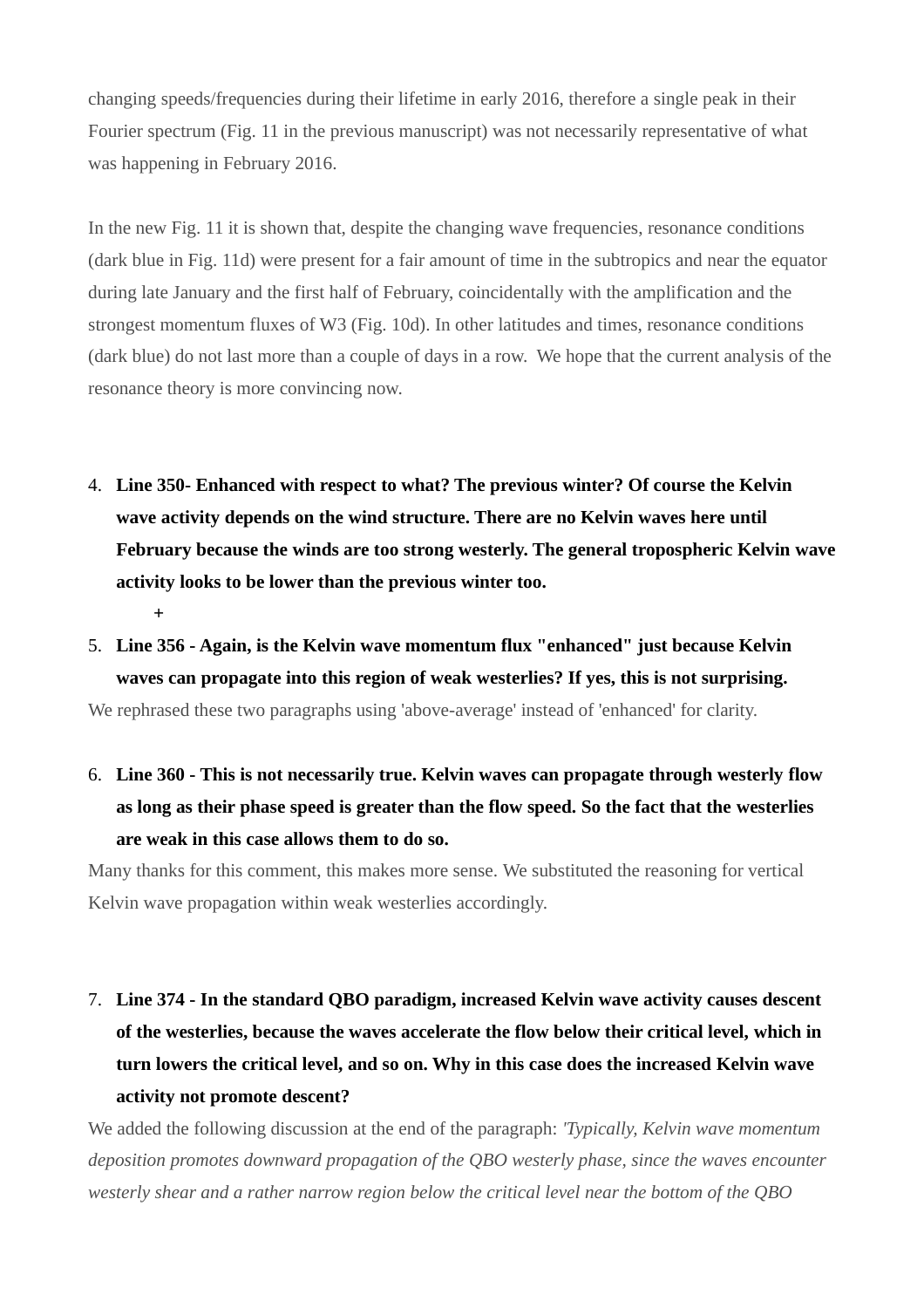*westerlies where the Kelvin wave momentum is deposited. This is not the case in early 2016, with weak westerlies (weak easterlies later on), low shear between 100 hPa and 20 hPa, and easterly shear above. These sub-critical conditions make the height range for Kelvin wave momentum deposition quite broader than usual, thereby enabling a prolongation and even upward propagation of the westerly QBO phase. This interpretation would be in agreement with Das and Pan (2015), who found faster-descending QBO westerly phase only when the lower stratospheric winds favored Kelvin wave upward propagation (not the case in early 2016).'*

# 8. **Line 394 – There are a few studies to have linked Kelvin wave activity to El Nino. Cf. Yang and Hoskins (https://doi.org/10.1175/JAS-D-13-081.1), Das and Pan (https://doi.org/10.1016/j.scitotenv.2015.12.009), Rakhman et al (doi:10.1088/1755- 1315/54/1/012035)**

Thank you for this suggestion and for the valuable references. We removed the sentence '*To our knowledge, the enhanced Kelvin wave activity and its relation to ENSO has not been noted previously.'* which was wrong, and we added the references into the previous paragraph discussing Fig. 15.

### **Technical Corrections:**

9. **Figure 1 caption - Please delete the first instance of "The vertical blue lines denote the time periods..." in the first sentence (it is repeated later). In panel (a) there are no red triangles, so either add them or do not mention them in the penultimate sentence.** Corrected.

#### 10. **Figure 5 - The label should read "Total Rossby wave" (typo)**

Corrected.

# 11. **Figure 8 - Can you add a legend to this figure? Also, are the time axes correct? You mention on Line 241 different months for the peaks in each year, but these all peak in February.**

Corrected. Note that in the sentence referring to Fig. 8, the peaks where meridional propagation is most clear are mentioned, not necessarily the strongest ones. We rephrased this sentence for better clarity.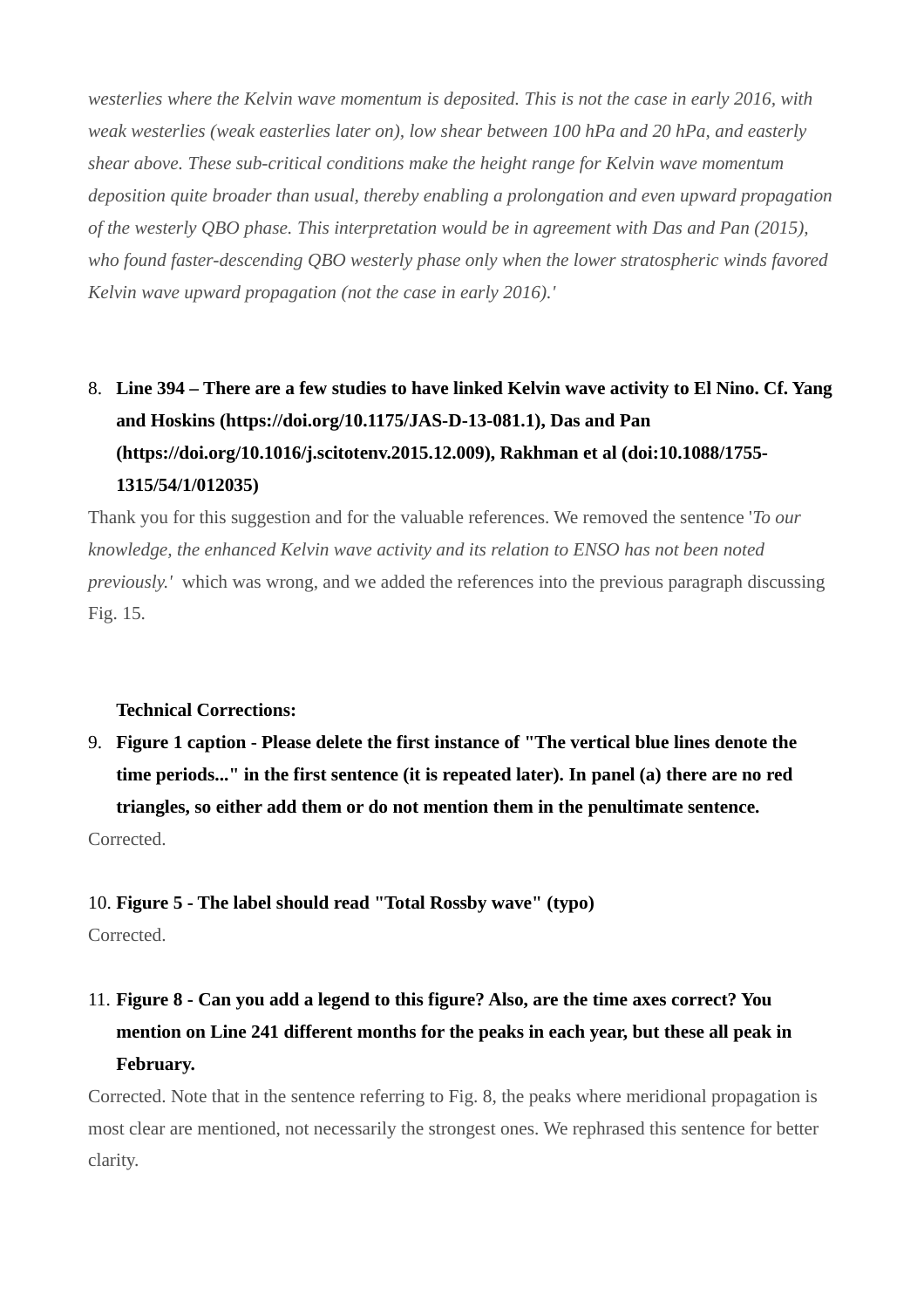## 12. **Figure 10 caption - Please move the sentence about Panel (e) to the end, the descriptions that follow it all refer to the other panels so it is a little confusing.**

Corrected.

#### 13. **Figure 11 caption - "February" (typo)**

Corrected.

### **Point-by-point responses to Reviewer #2:**

**General comments: First of all, this manuscript can benefit from some revisions and editing to improve for clarity and conciseness. Some recommendations are provided in the comments below. As everyone's writing style is different, those comments are by no means requirement but rather indications where writing could benefit from some editing to make your massage clearer. Second, some clarifications should be done in Data and Methods section. Line by line comments are provided below. For example, I strongly recommend to rewrite "Wave filtering" subsection in a more clear way as it can be very confusing to some. In several places, your statements like "It is difficult to (do something) " can be confusing as it is not very clear if you've applied your technique to the dataset. How did you do your filtering or any other analysis step by step? State these steps first without any unnecessary information and then provide any relevant comments regarding these techniques at the end. See more detailed comments below. Furthermore, Introduction or/and Discussions are lacking a discussion of literature on relationship between ENSO and Kelvin waves. While a role of enhanced Kelvin Wave activity due to strong 2015/2016 El Nino event in producing the extended westerly zonal wind near 20 hPa is definitely new (and very interesting) result, the enhanced Kelvin wave activity and its relation to ENSO definitely was previously looked at and documented. For instance paper by Yang and Hoskins (2013) along with others should be mentioned and cited. [Yang, G. and B. Hoskins, 2013: ENSO Impact on Kelvin Waves and Associated Tropical Convection. J. Atmos. Sci., 70, 3513–3532, [https://doi.org/10.1175/JAS-D-13-081.1\]](https://doi.org/10.1175/JAS-D-13-081.1)**

Many thanks for your suggestions and new literature. We've addressed all the detailed line-byline comments below.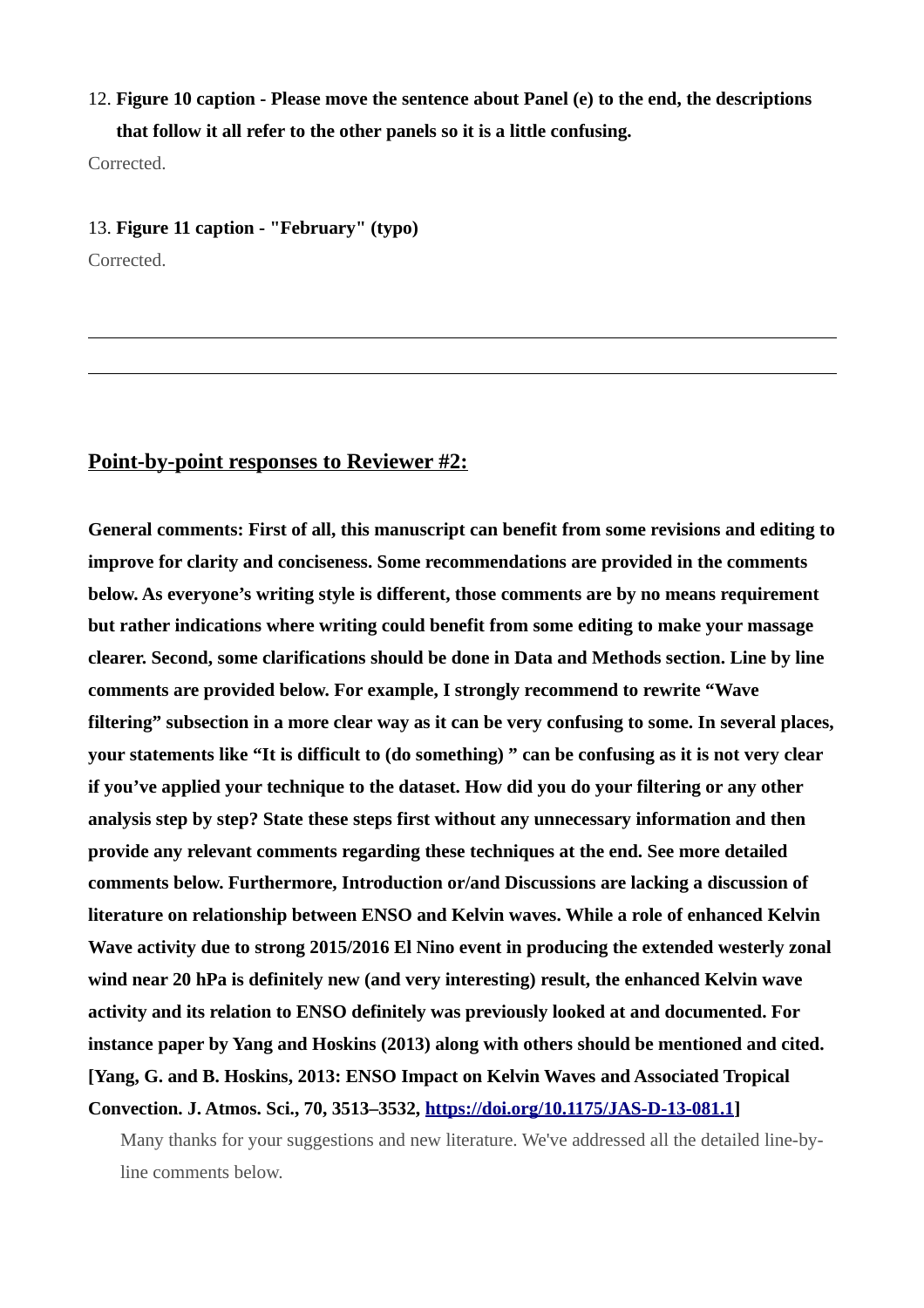**Specific comments:**

- 1. **Line 95: Why is combined ERA-40 and ERA-Interim reanalyses are used instead of just using ERA-40 or ERA-Interim reanalyses by itself. It would be useful for readers to see a short statement explaining benefits and limitations of individual datasets vs combined one.** The sentence now reads: *'For this study, we use the combined European Center for Medium-Range Weather Forecasts (ECMWF) ERA-40 and ERA-Interim reanalysis data sets (Uppala et al. 2005, Dee et al. 2011), which extends from 1958 to 2017. This was done to use the longest timeseries up to the 2016 QBO reversal to cover as many QBO cycles and ENSO events as possible, instead of starting from 1979 with ERA-Interim alone.'*
- 2. **Line 96: Using layer averaging (30-50 hPa) to represent 40hPa level is fine if 40 hPa level is not available as an output. However, this (or other reasons for layer averaging) should be mentioned.**

We mention this now in the sentence.

# 3. **Line 106: "similar to U40". Is U20 also defined as a layer averaged U between two pressure levels? Please clarify.**

We added '*Both ERA-40 and ERA-Interim provide the 20 hPa level so no averaging is needed'*  for clarity.

4. **Line 115-117: "Previous studies... " How this sentence connects to the filtering techniques you are discussing? This seems an odd place for comparison with previous studies unless you are comparing techniques that you are using in this study with one's in previous studies.**

We agree with the reviewer and this sentence has been deleted.

- 5. **Line 118: "following dispersion curve" Is it a part of the "kf-filter" function technique or something you performed after applying this filter. If it is unrelated to the "kf-filter" than Line 112 shouldn't be a fist sentence of this paragraph. +**
- 6. **Line 118, also line 124 A use of statements like "it is difficult** *…* **" or "we can .." are very confusing and distracting since I am not sure if you applied the technique to your data or just speculating about it. Make sure you are clearly explaining your methods.**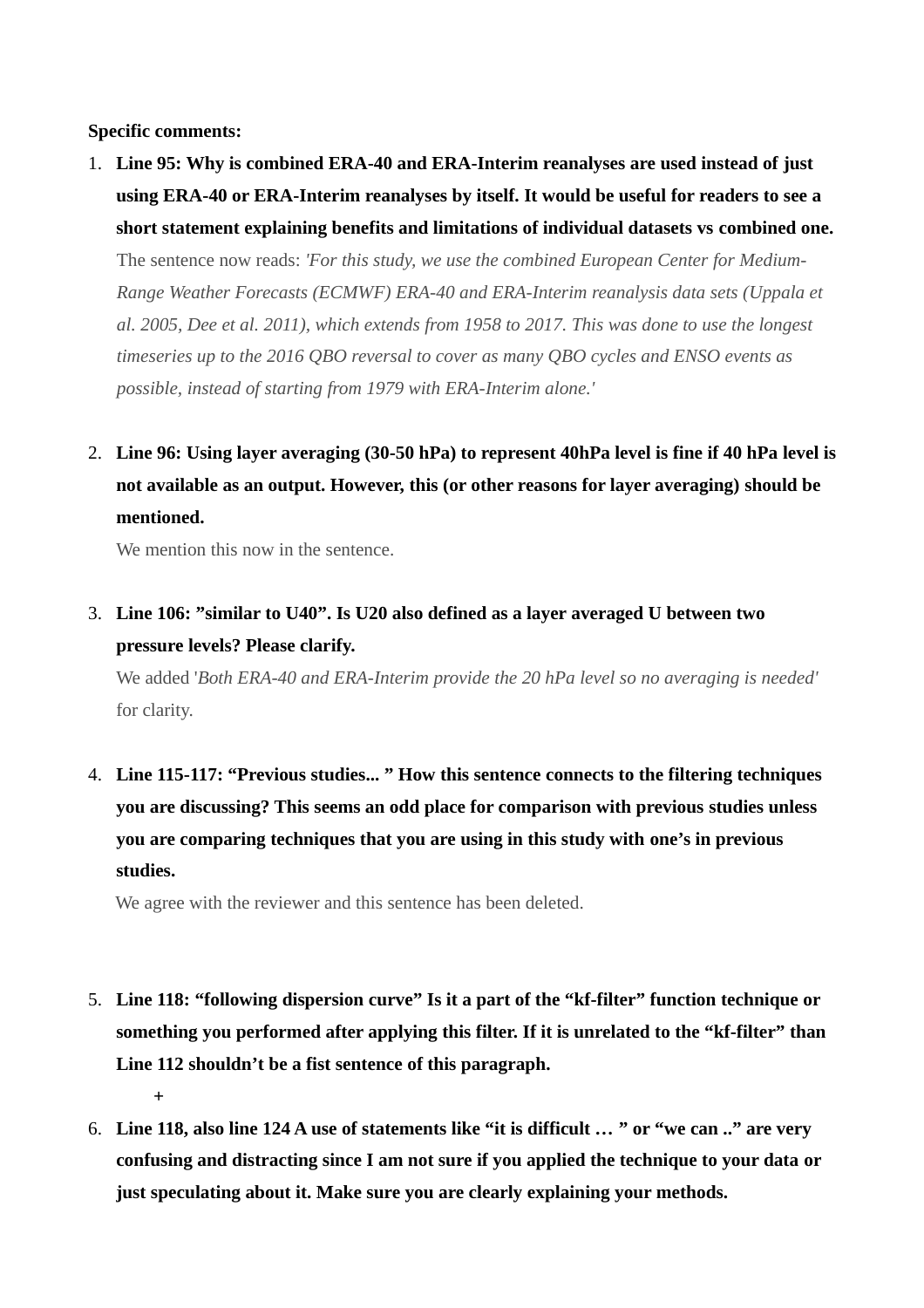We've rewritten parts of section 2.2 to improve clarity, especially in the first half. We hope the filtering method is easier to follow now.

7. **Line 173: "was weaker". What do you mean by this (its amplitude or persistence in time)? To my eye these three events don't stand out very well when compared to other years in this record but I could be missing something. Being specific may help.**

We rephrased this sentence as follows:

*'Figure 1b shows that the amplitude of westerly zonal wind was weaker in a number years (e.g., 1959/1960, 2010/2011) but the westerly zonal wind only reversed its direction in the 2015/2016 at 40 hPa.'*

There are many other events where westerlies are weaker than usual, as the reviewer is pointing out, but the ones we picked also show strong deviations of Rossby wave momentum fluxes (Fig. 1d). This is shortly mentioned in the next paragraph but now we highlight this feature earlier on.

8. **Line 184: "However, we cannot** *...***" very wordy sentence. How about something like this : "Since enhanced Rossby wave behavior doesn't extend to the lower and higher levels, the observed signal less likely originated from vertical propagation." Side note: Please comment a strong signal in enhanced Rossby wave activity during October 2015.** Corrected.

Section 3.1 focuses on motivating the subsections 3.1.1, 3.1.2 and 3.1.3 and the analyses made on the 2016 QBO reversal, we feel that commenting on the Rossby  $U^2$  anomaly increase of October 2015 will only distract the reader.

Later in Figures 3 or 6, one can track the momentum flux anomalies of October 2015 to wave activity originating in the SH extratropics (blue colors). However, the Oct. 2015 momentum flux anomalies are not as strong in magnitude as the ones from February 2016: note they are not necessarily proportional to  $U^2$  anomalies from Fig. 2. In addition, the anomalous fluxes in Oct. 2015 do not seem to disrupt the westerly QBO core in the tropics, and thus they are not of high relevance for our study.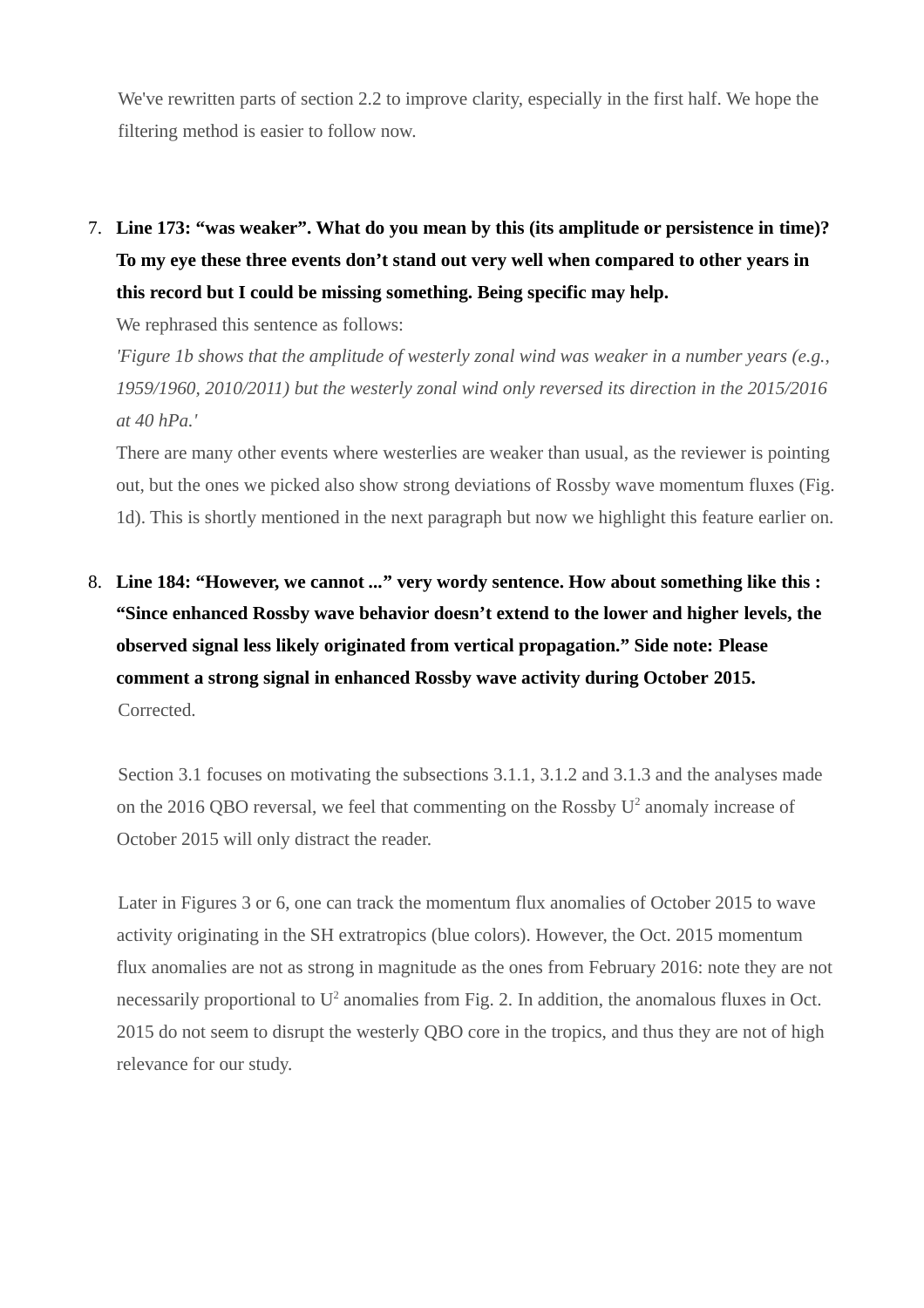9. **Line 224: What do you mean under "it's different components". What components exactly do you mean? Be more specific.**

We meant the Rossby waves with different wavenumbers (1, 2 and 3). We rephrased the sentence as follows:

*'... and our analysis will describe the evolution of the Rossby waves with wavenumber 1, 2 and 3, independently.'*

10. **Line 236: What do you mean by "weaker but similar"? These are two contradictive words. Weaker in strength (or amplitude) but similar in shape?**

We meant wavenumbers 1 and 2 had a similar contribution, but anyways weaker than the other cases, but we see that this was confusing. We removed 'but similar' from the sentence.

11. **Line 245: "slower than 0.15 cpd, or 6-7 day frequency". Should it be day-1 ? Also, can you change these to a more familiar timescales which you are using (in days)? This will make comparison with your study easier and you'll support your augment for their study to include both, the faster and quasi-stationary Rossby waves". Otherwise it is not very obvious.**

We apologize for the mix-up, we were referring to 6-7 day periods of course. Now the sentence says: *'(with periods above 6 days)'*, and we also corrected freq.--> perdiods at the end of the paragraph.

## 12. **Line 325: Very confusing. Please rewrite. First sentence of the paragraph should reflect its main idea or statement.**

The sentence *"The reversal event not only depends on the enhanced Rossby wave activity in the tropics but also on the different background zonal winds."* is moved to the start of the paragraph.

## 13. **Line 351: "50 to 20 hPa" Do you mean "50 -200 hPa" because I see a strong signal in the upper troposphere as well?**

We've rewritten the entire sentence for better clarity:

*'Figure 13 shows a predominance of above-average Kelvin wave squared perturbations in zonal wind (mostly red and yellow shading and absence of blue) in the upper troposphere around 200 hPa and 100 hPa throughout 2015 and early 2016. The upper tropospheric Kelvin waves can be seen propagating upward within easterly winds most of the time. Also, from December 2015 to April 2016, vertical propagation of Kelvin waves can be observed within weak westerly winds*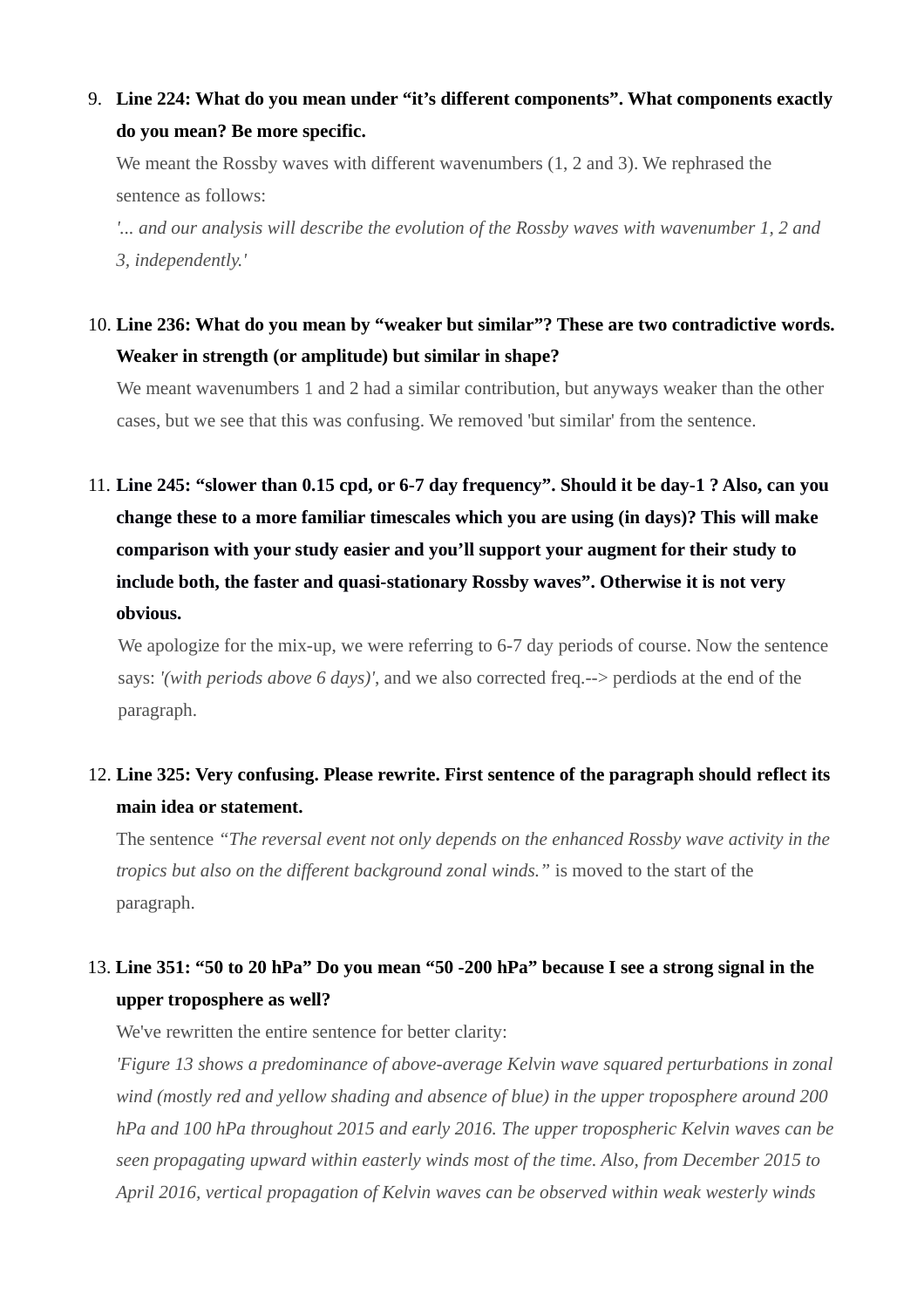*between 50 hPa and 20 hPa, which will be discussed in more detail below.'*

13. **Line 384 and also 393-394: As mentioned in General Comments, this is definitely not a new result. Previous studies, discussing enhanced KW activity during El Niño events, have to be cited and also discussed. One of these studies is by Yang and Hoskins (2013). Yang, G. and B. Hoskins, 2013: ENSO Impact on Kelvin Waves and Associated Tropical Convection. J. Atmos. Sci., 70, 3513–3532,<https://doi.org/10.1175/JAS-D-13-081.1>** Many thanks for this reference, it's been added among others into this section. Particularly the last paragraph of section 3.2 has been rewritten discussing this topic.

#### ##

#### **Technical comments:**

- 1. **Line 136: "In order to explore" -> "To explore" (remove "In order")** Corrected.
- 2. **Line 152: "We explore a possible** *......* **in section 3.1.3". -> remove this sentence** Sentence removed.
- 3. **Line 180: "Figure 2 illustrates** *...***. ." Remove entire sentence since the same information is included in Figure 2 caption.**

Sentence removed.

- 4. **Line 183: "Enhanced Rossby wave** *...* **in the NH" -> remove the entire sentence (it doesn't have a logical connection with sentences before and after)** Corrected.
- 5. **Line 202: "Figure 4 shows that the horizontal .." -> "As expected, the horizontal Rossby wave momentum fluxes peak in the** *...***"** Corrected.
- 6. **Line 211: "We calculated the mean** *...***". -> "The mean horizontal** *...* **in the tropics are shown in Figure 5. The maximum** *...***"** Corrected.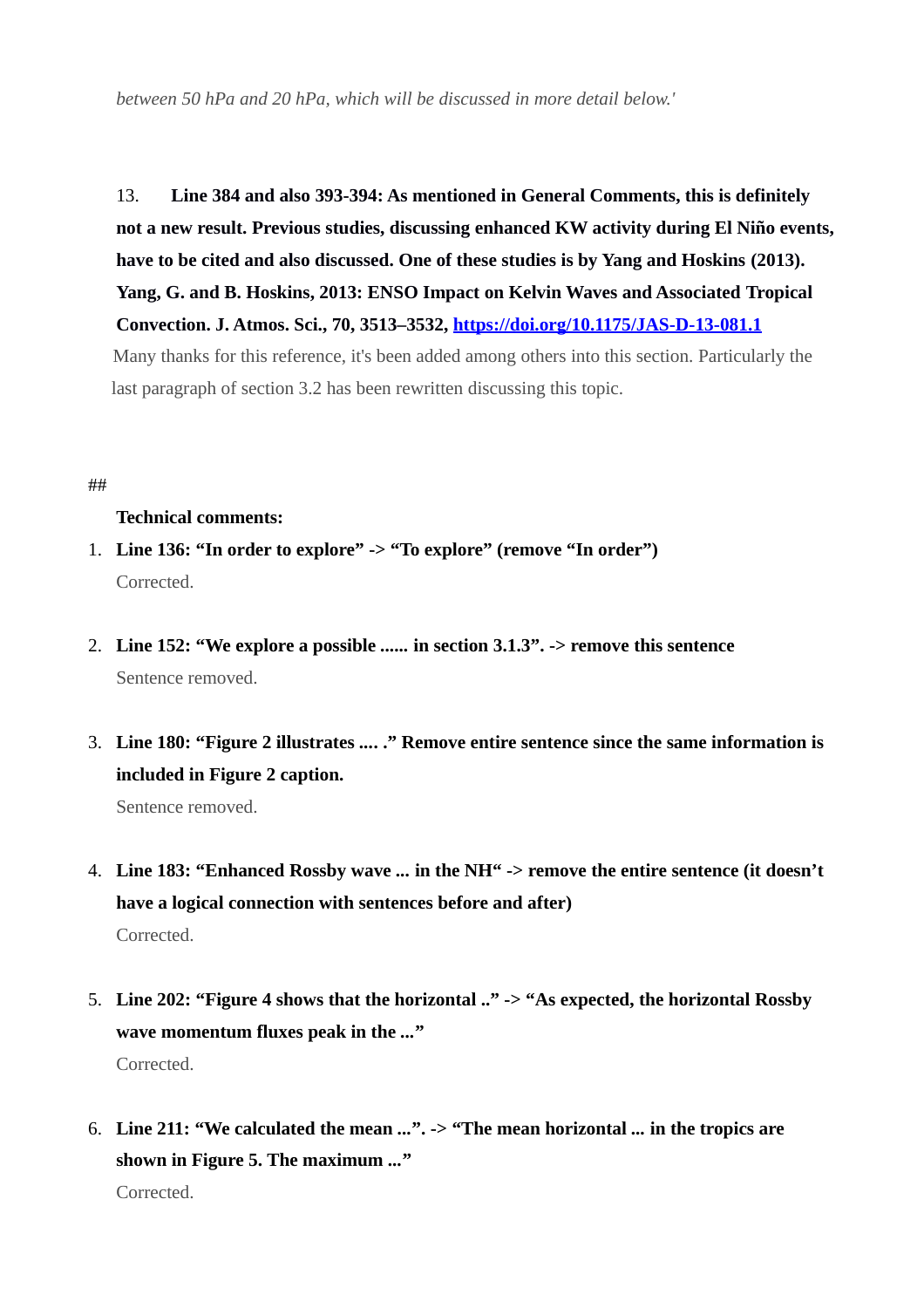7. **Line 223-224 "Their study was** *...***" -> "Although their study** *...* **(35.8 hPa and 40 hPa respectively), we describe the evolution** *...***"**

We kept this part of the sentence as is, as we want to emphasize the similarity of our study with Lin et al. 2019.

- 8. **Line 229-230: Remove "As shown in Figure 5" and connect it with next sentence -> "The Rossby waves** *...* **(red triangles in Figure 5) with horizontal momentum flux having maximum values of about** *...* **."** Corrected.
- 9. **Line 233: "We calculated** *...* **" -> "To explore the sources of quasi-stationary Rossby waves, Figures 6 and 7 show the horizontal** *...***."** Corrected.
- 10. **Line 234: remove entire sentence "Then we analyzed** *...***"** Corrected.
- 11. **Line 235-237: Remove "Figures 6 and 7 show" and combine this sentence with a next one -> "The contribution of Rossby waves** *...***. in November 2010, while** *...* **"** Corrected.
- 12. **Line 239: Put a dot after "in Figure 8", remove "which reveals that"** Corrected.
- 13. **Line 240-242: change to : "The peaks of Rossby waves w2040 in Jan 1960, Nov 2010 and Feb 2016 at 40 hPa occurred earlier at higher latitudes, which is indicative of their extratropical origins. This is in agreement with Figures 5, 6, and 7 revealing an important contribution of quasi-stationary Rossby waves to the enhanced Rossby activity in the tropics mainly by wavenumber 1 and to a lesser degree by wavenumber 2 of extratropical origin."**

We rephrased this sentence slightly differently making clearer that we refer to the peaks whose equatorward propagation is best visible, not all the strongest ones (to also account for comment 11 by reviewer #1).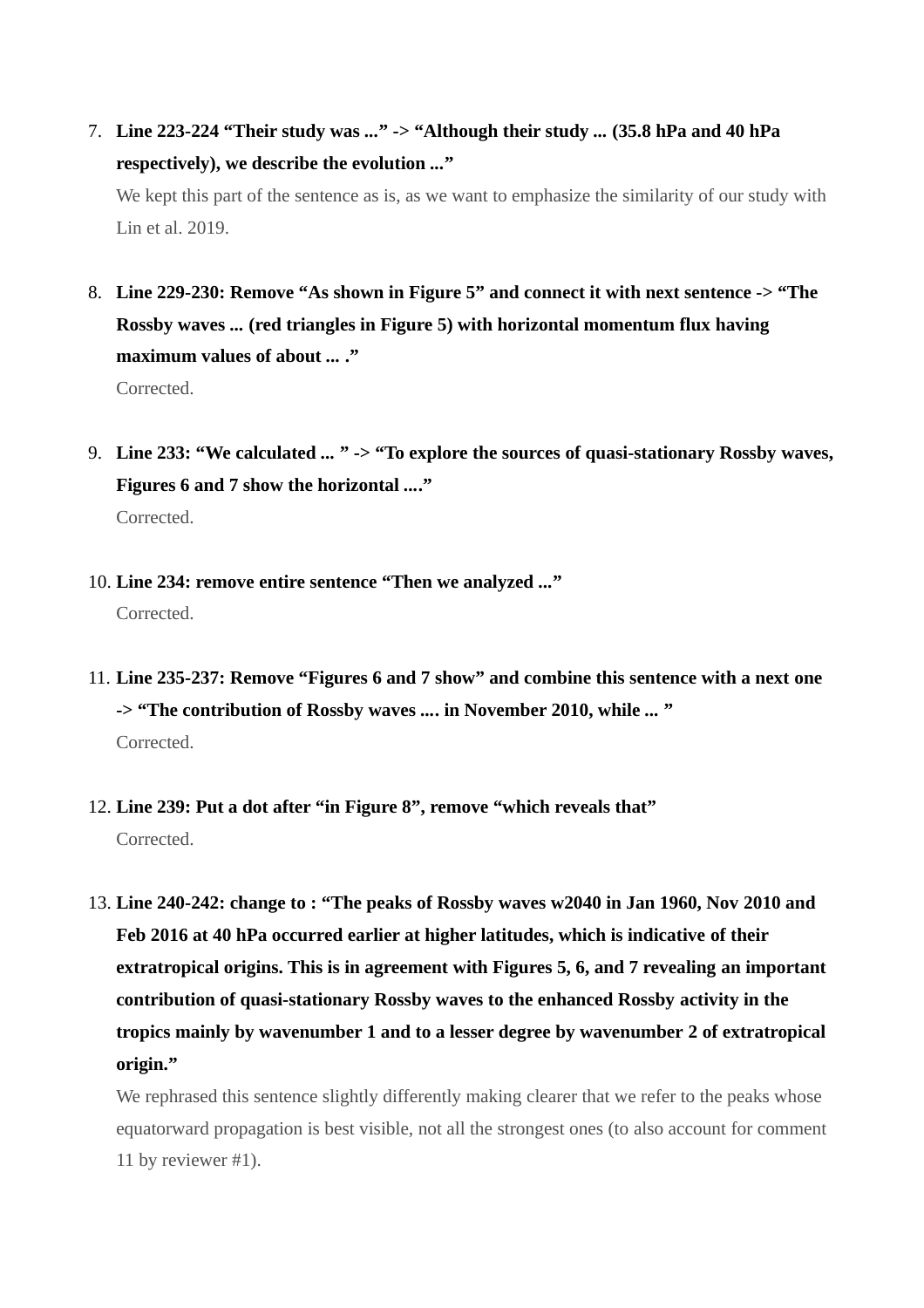14. **Line 252-260: Need some revisions for conciseness. For example, there are few sentences that can be combined together into one and extra words have to be removed (e.g., "as shown in" (line 256), "the results reveal that in particular" and so on).**

We rephrased the sentences as bellow in the manuscript:

Figure 9 shows that the amplitude of the horizontal Rossby waves w0520 momentum flux was stronger in extratropics in January 1960 and November 2010, while there were two peaks in February 2016 which is in extratropics (around 40°N) and in the tropics (around 15°N). We therefore focus now on the contributions of W1, W2 and W3 separately during the 2016 reversal event by analyzing the time-latitude cross section of their horizontal momentum flux from November 2015to April 2016 at 40 hPa (Figure 10). The result reveals that the activity of W2 and W3 was enhanced while W1 was very weak in early February 2016. The maximum horizontal momentum flux of W2 occurred around 40°N in early February 2016 (Figure 10), and propagated equatorward with some days lag between 40N and 15°N (see Figure S4), indicating its extratropical origin and equatorward propagation.

15. **Line 284: How about : "The meridional gradients are negative in late March 2016, which indicates barotropic – baroclinic instability (see section 2.4). In this study, W3 maximizes one month prior to March 2016. This is consistent with Coy et al. (2017)**

Corrected slightly differently to also account for reviewer #3 technical comments.

16. **Line 341: Start this sentence with "The average period** *...***" and remove all words before it ("By performing** *...* **we found that").** Corrected.

## 17. **Line 342: Add -> "(Figure 12). However, in 2015/2016 the** *...***"**

Corrected.

## 18. **Line 351: Remove "Figure 13 shows that** *...***pertubations had" -> "from 50 to 200 hPa with maximum amplitudes** *...***"**

This paragraph has been rephrased for better clarity.

#### 19. **Line 380: remove parenthesis around 20 hPa**

Corrected.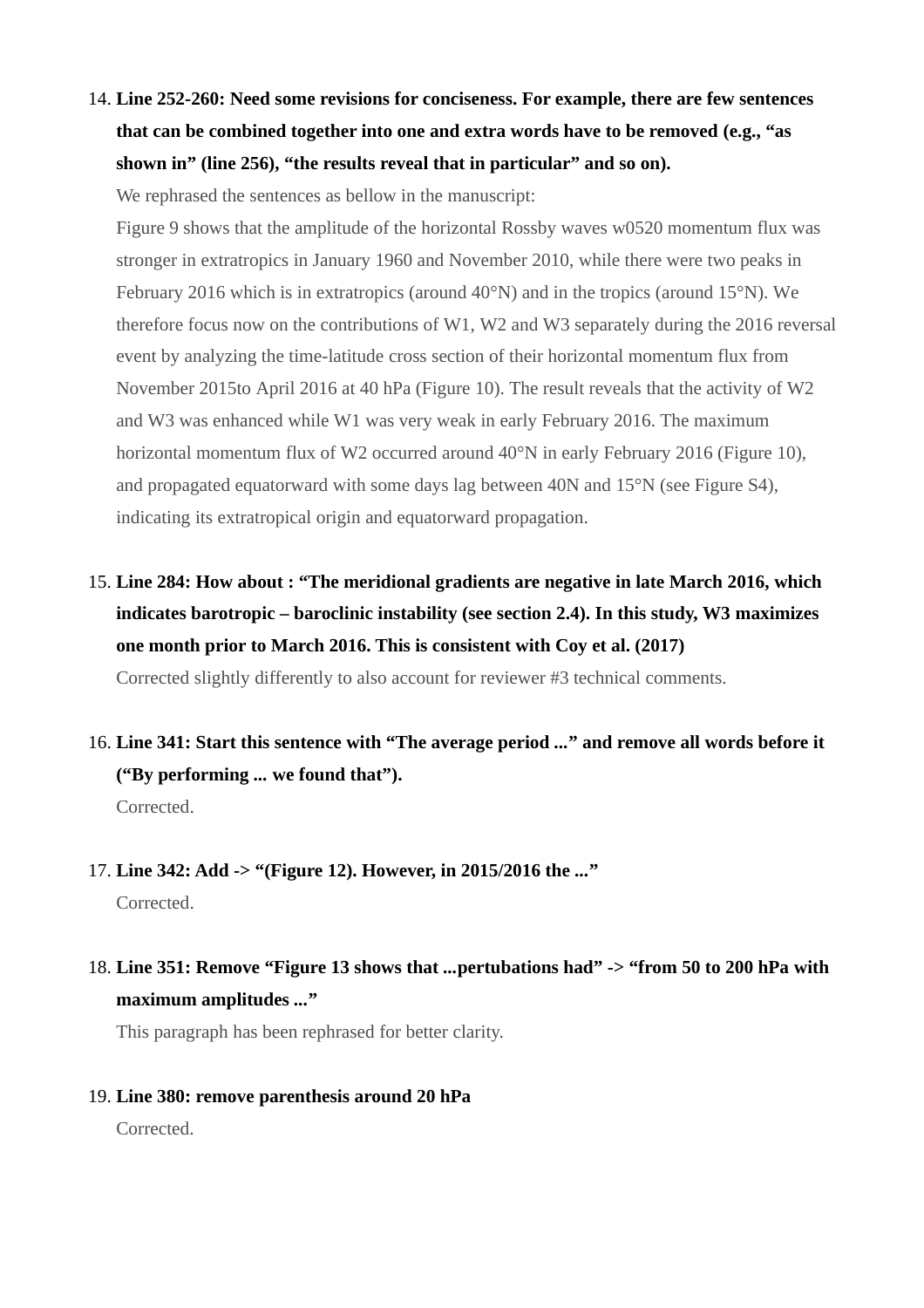## 20. **Figures: It would be great if you can increase thickness of the zonal mean zonal wind contours.**

Corrected.

## **Point-by-point responses to Reviewer #3:**

### **Major comments**

1. **Usually, to capture the propagation and interaction of global scale waves Eliassen Palm (EP) fluxes are calculated. You are calculating only <u'w'> (vertical momentum flux) and <u'v'> (horizontal momentum flux) which are only part of the EP flux and do not mention the limitations of this approach.**

We've rewritten a big part of section 2.3 to address this: now we state our method's limitations but at the same time we also reassure the reader that for the purposes of our study it is sufficient. Related to this, we also appreciate the reviewer's suggestions in specific comment #7, which we've introduced into section 2.3.

2. **The whole study is based on the kf-filter method. However, almost no information is given how this method was applied.**

Parts of section 2.2 have been rewritten to increase clarity about the options used with the kffilter, we hope it is easier to follow now.

### **Specific Comments:**

1. **General comment: When discussing momentum fluxes, you often do not state clearly what you are discussing - the momentum fluxes, or their anomaly. This happens in the text, as well as in the figure captions and in the figure legends! In my comments, I mentioned only a few occurrences because they are too many. Please revise carefully throughout!**

We apologize for the unclear presentation of the momentum flux anomalies, we've corrected the terminology throughout the manuscript.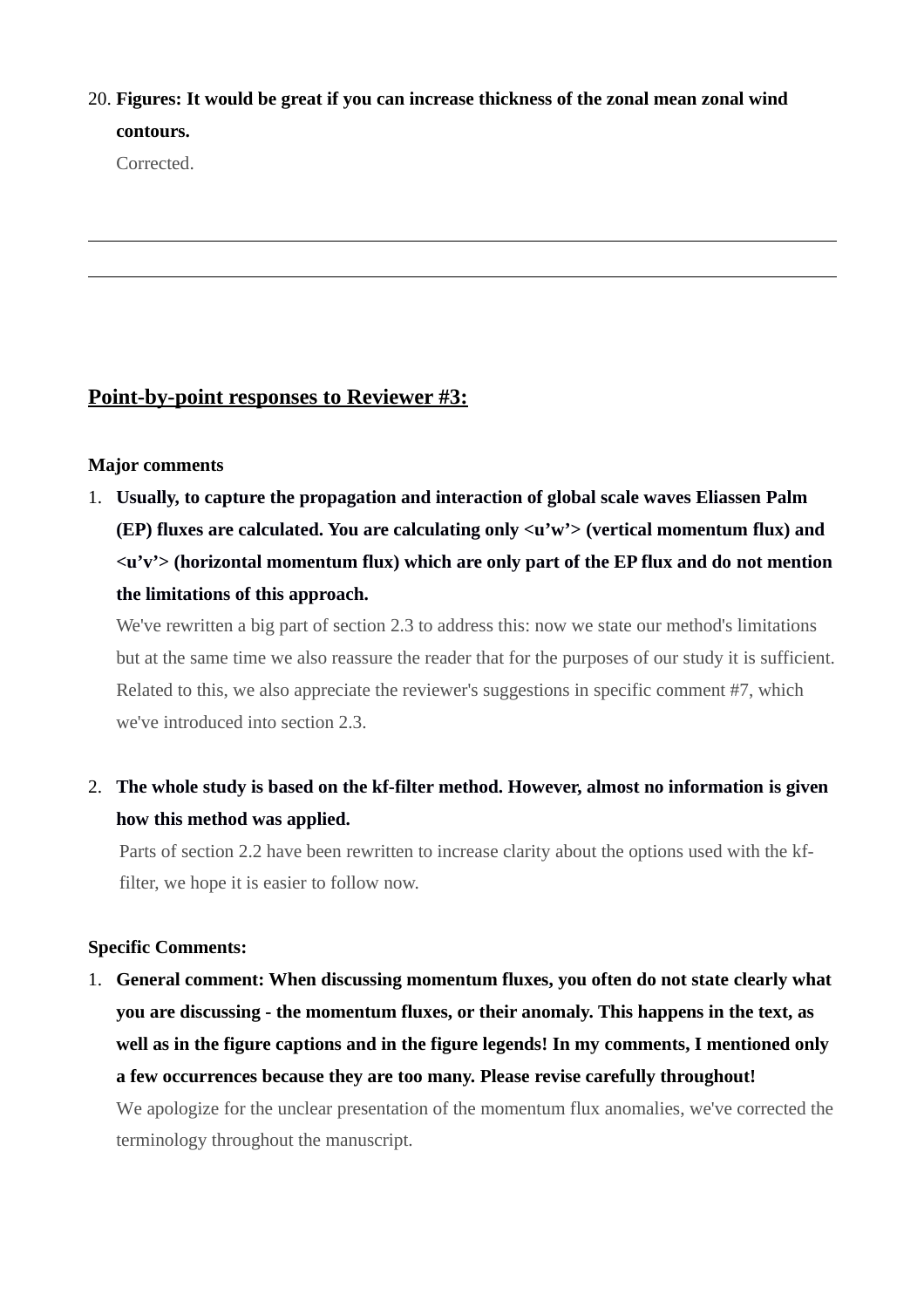2. **General comment: 20hPa (about 27.5 km altitude) is in the middle stratosphere, not the upper stratosphere. The stratosphere extends from about 10-20km to about 50km. Please revise carefully throughout the paper!**

Corrected throughout the manuscript.

3. **p.2, l.44-46 here you write: The eastward propagating Kelvin waves provide the main eastward acceleration for the initiation of the QBO westerly phase. In contrast, the westward propagating Rossby waves provide the main westward acceleration for the initiation of the QBO easterly phase.**

**This is not entirely correct because also small scale gravity waves contribute. Mainly both Kelvin waves and small scale gravity waves contribute to the forcing of the QBO westerly phase, while global scale westward traveling tropical waves and small scale gravity waves contribute to the forcing of the QBO easterly phase (see for example Ern and Preusse, GRL, 2009 and Ern et al., JGR, 2014, Garcia and Richter, JAS, 2019). References:**

**Ern, M., and P. Preusse, Quantification of the contribution of equatorial Kelvin waves to the QBO wind reversal in the stratosphere, Geophys. Res. Lett., 36, L21801, doi:10.1029/2009GL040493, 2009.**

**Ern, M., F. Ploeger, P. Preusse, J. C. Gille, L. J. Gray, S. Kalisch, M. G. Mlynczak, J. M. Russell III, and M. Riese, Interaction of gravity waves with the QBO: A satellite perspective, J. Geophys. Res. Atmos., 119, 2329-2355, doi:10.1002/2013JD020731, 2014.**

**Garcia, R. R., and J. H. Richter, On the Momentum Budget of the Quasi-Biennial Oscillation in the Whole Atmosphere Community Climate Model, J. Atmos. Sci., 76, 69-87, 2019.**

Many thanks for the references and additional detail for this paragraph. The sentences were rephrased in the introduction as follows:

*'The eastward propagating Kelvin waves and small-scale gravity waves provide the main eastward acceleration for the initiation of the QBO westerly phase, while the westward propagating Rossby waves and small-scale gravity waves provide the main westward acceleration for the initiation of the QBO easterly phase (Ern et al., 2009, 2014; Garcia et al., 2019).'*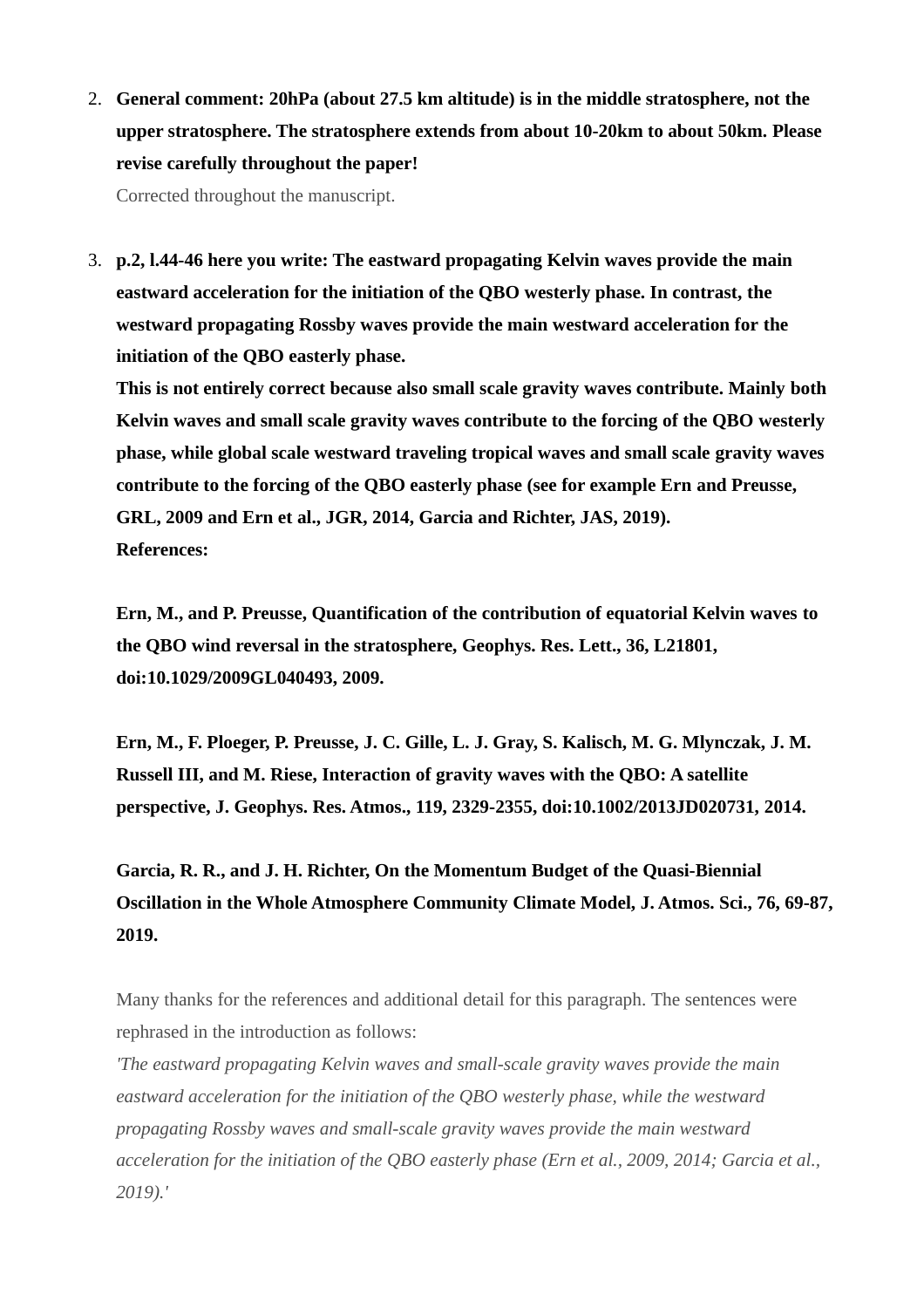4. **p.3, l.68: These references address only global scale waves. A reference for smallscale gravity waves should be added. Using model simulations, differences in the QBO forcing by gravity waves for different ENSO conditions were investigated, for example, by Kang et al., JAS, 2018.**

**Reference:**

**Kang, M.-J., H.-Y. Chun, Y.-H. Kim, P. Preusse, and M. Ern, Momentum Flux of Convective Gravity Waves Derived from an Offline Gravity Wave Parameterization. Part II: Impacts on the Quasi-Biennial Oscillation, J. Atmos. Sci., 75, 3753-3775, 2018.**

Thank you for the reference, it has been added.

5. **p.3, l.91: Please state more clearly that a merged ERA-40/ERA-Interim dataset is used to have a longer time series because ERA-Interim starts with the year 1979 and does not cover the earlier period.**

The sentence now reads: *'For this study, we use the combined European Center for Medium-Range Weather Forecasts (ECMWF) ERA-40 and ERA-Interim reanalysis data sets (Uppala et al. 2005, Dee et al. 2011), which extends from 1958 to 2017. This was done to use the longest timeseries up to the 2016 QBO reversal to cover as many QBO cycles and ENSO events as possible, instead of starting from 1979 with ERA-Interim alone.'*

6. **p.4, l.114/115: You should elaborate much more on the kf-filter! As far as I understand, for a fixed latitude and altitude, you enter the whole time series of 60 years with a longitude resolution of 2.5 deg into the kf-filter. The time series is tapered to zero at both ends. Which function is used? Split-cosine-bell as stated in**

**https://www.ncl.ucar.edu/Document/Functions/Built-in/taper.shtml? Did you use the standard settings of the taper of p=0.1? In this case, you would have to discard 3 years at each end of the time series and valid data are obtained only for 1961-2014. This would contradict your statement on p.5, l.139 that only the years 1958 and 2017 would be affected. Please explain!**

The taper's p parameter cannot be chosen when using the kf-filter function (see *[https://www.ncl.ucar.edu/Document/Functions/User\\_contributed/kf\\_filter.shtml](https://www.ncl.ucar.edu/Document/Functions/User_contributed/kf_filter.shtml)* ), there's no input argument for the taper.

We did check the different filter outputs and cutting 1 year of data seemed perfectly fine: see the two graphics below for Kelvin u2 at 200hPa (10S-10N) and Rossby w0570 at 40hPa (35-45N)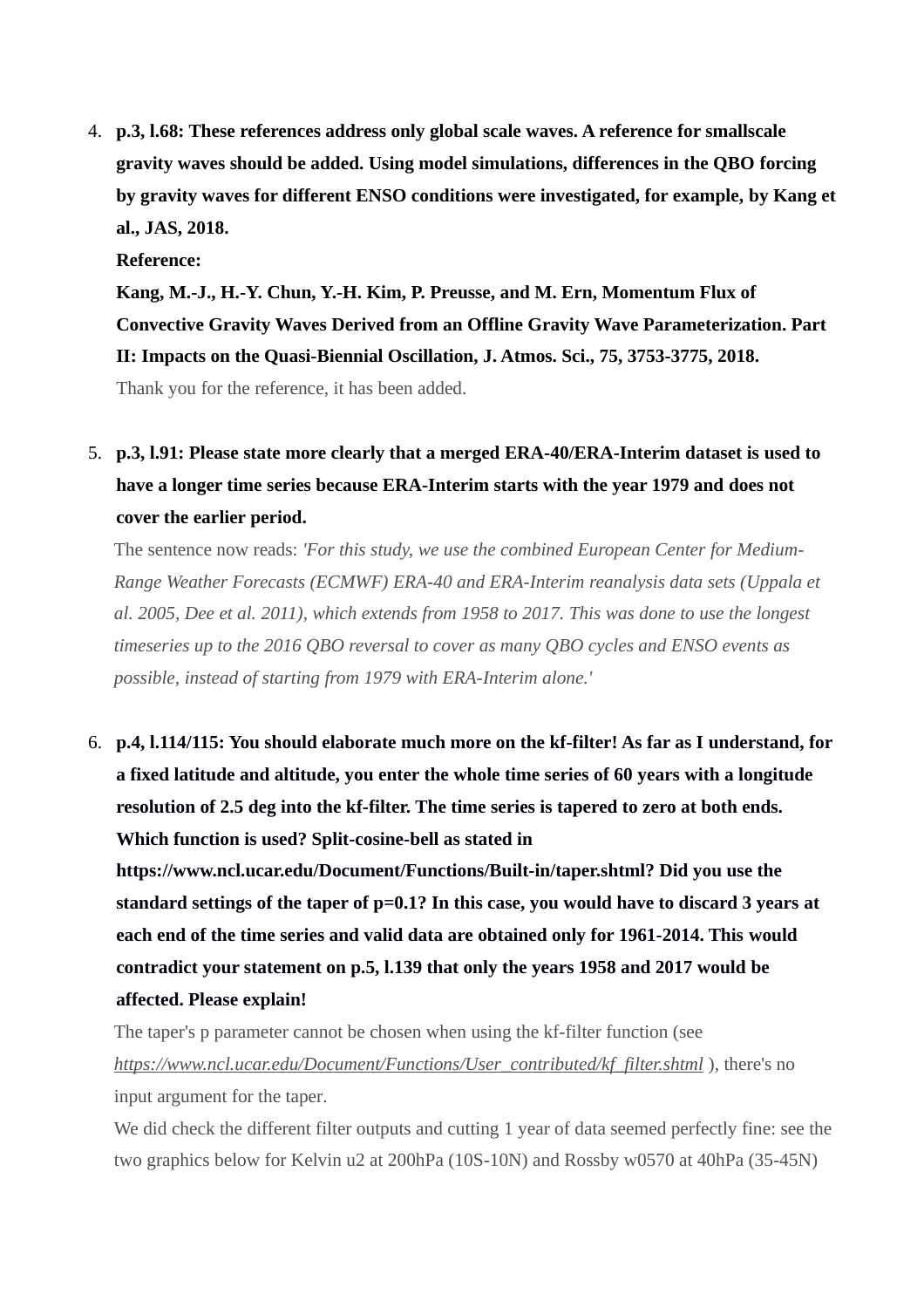Also, parts of section 2.2 have been rephrased to improve clarity, but we feel that details such as the taper settings belong in the kf-filter / taper documentation to which the readers are referred to.



Figure. The temporal variation of squared Kelvin wave zonal wind perturbations at 200 hPa. The vertical dashed lines denote the January of 1959 and 2017.



1958 1960 1962 1964 1966 1968 1970 1972 1974 1976 1978 1980 1982 1984 1986 1988 1990 1992 1994 1996 2000 2002 2004 2006 2008 2010 2012 2014 2016 2018

# The timeseries of Rossby wave (with 5-70 day periods) squared meridional wind perturbations at 40hPa averaged for 35-45°N

RPK: I went through the code of the kf-filter ncl function ( *[https://k3.cicsnc.org/carl/carl-ncl](https://k3.cicsnc.org/carl/carl-ncl-library/blob/24eb0d1bf7913c8d63fb7d43ad5e2b298269b931/kf/kf_filter.ncl)[library/blob/24eb0d1bf7913c8d63fb7d43ad5e2b298269b931/kf/kf\\_filter.ncl](https://k3.cicsnc.org/carl/carl-ncl-library/blob/24eb0d1bf7913c8d63fb7d43ad5e2b298269b931/kf/kf_filter.ncl)* ) and in line 49 the tapering is set:

tempData = taper( tempData, 0.05, 0)  $\rightarrow$  Option '0' is for tapering to the series mean instead of to zero. This is inside the kf\_filter.ncl function, and not for the user to choose.

With  $p=0.05$  only 1.5 years of the data would be affected, and taking into account the cosinebell shape, the data 1-1.5 years away from the timeseries ends is affected relatively much less. In any case, the first half of 2016 is not affected by the taper.

As mentioned above, and since this issue does not affect our results, we believe the inclusion of such intricate details about the kf-filter is unnecessary.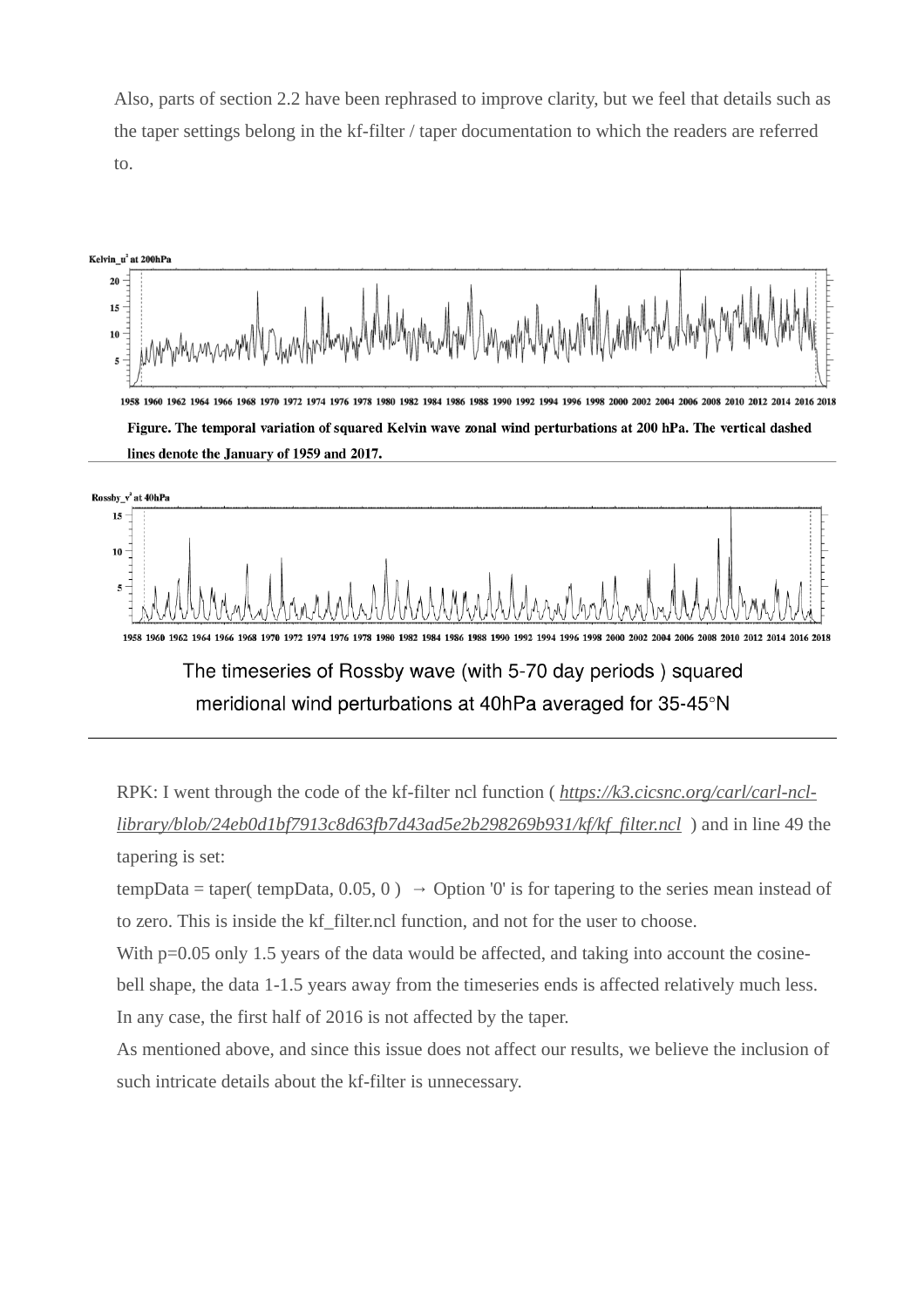7. **p.5, about section 2.3: Please explain why you calculate momentum fluxes in this way! Possibly, you are missing something or biasing your analysis by not calculating the full EP flux vector! Therefore at least the limitations of your approach should be clearly stated. Usually, for global scale waves EP fluxes are calculated to capture their propagation and effect on the background flow, however you are neglecting heat fluxes. By calculating <u'v'> you are using the quasi-geostrophic approximation of the EP flux in meridional direction (see for example Matthias and Ern, ACP, 2018). This approximation can be used for extratropical Rossby waves and should be sufficient for diagnosing the meridional propagation direction of Rossby waves from the extratropics. In the tropics, however, wave motions can become ageostrophic, and this approximation may no longer hold. This is the case for tropical waves like Kelvin waves or tropical Rossby waves. The term <u'w'> is part of the vertical component of the EP flux and should be a good approximation for Kelvin waves because v' is zero for these waves. Reference: Matthias, V., and M. Ern, On the origin of the mesospheric quasi-stationary**

**planetary waves in the unusual Arctic winter 2015/2016, Atmos. Chem. Phys., 18, 4803- 4815, 2018.**

Many thanks for the suggested reference, now added into section 2.3, and for pointing out these issues with the momentum flux calculations. We completely agree with the reviewer about the limitations of our method, and we've rewritten section 2.3 to state that this is a simplified approach, nevertheless sufficient for the goals of our study. We also mention that, despite ageostrophy holding near the equator, we see no discontinuities in the time-latitude sections of Rossby wave activity crossing into the SH (e.g. Figs. 3 and 10).

- 8. **p.5, l.149/150: here you state that Rossby waves would not contribute much to <u'w'> as could be seen from Figs. S1 and S2 in the supplement. In the supplement, however, only**  "anomalies" of  $\langle u'v'\rangle$  and  $\langle u'w'\rangle$  from their monthly means are shown. **+**
- 9. **captions of Figs. 3, S1 and S2: First you write that horizontal momentum fluxes would be shown, and later in the caption you write that color shadings would be anomalies with respect to the monthly climatology. This is very confusing, please write more clearly!** We apologize for the inconsistencies. We've changed Figs. S1 and S2 into momentum fluxes (not anomalies) and we've updated figure captions and sentences throughout the manuscript stating that what's shown are anomalies from climatology. We hope it's not confusing any more in the new manuscript version.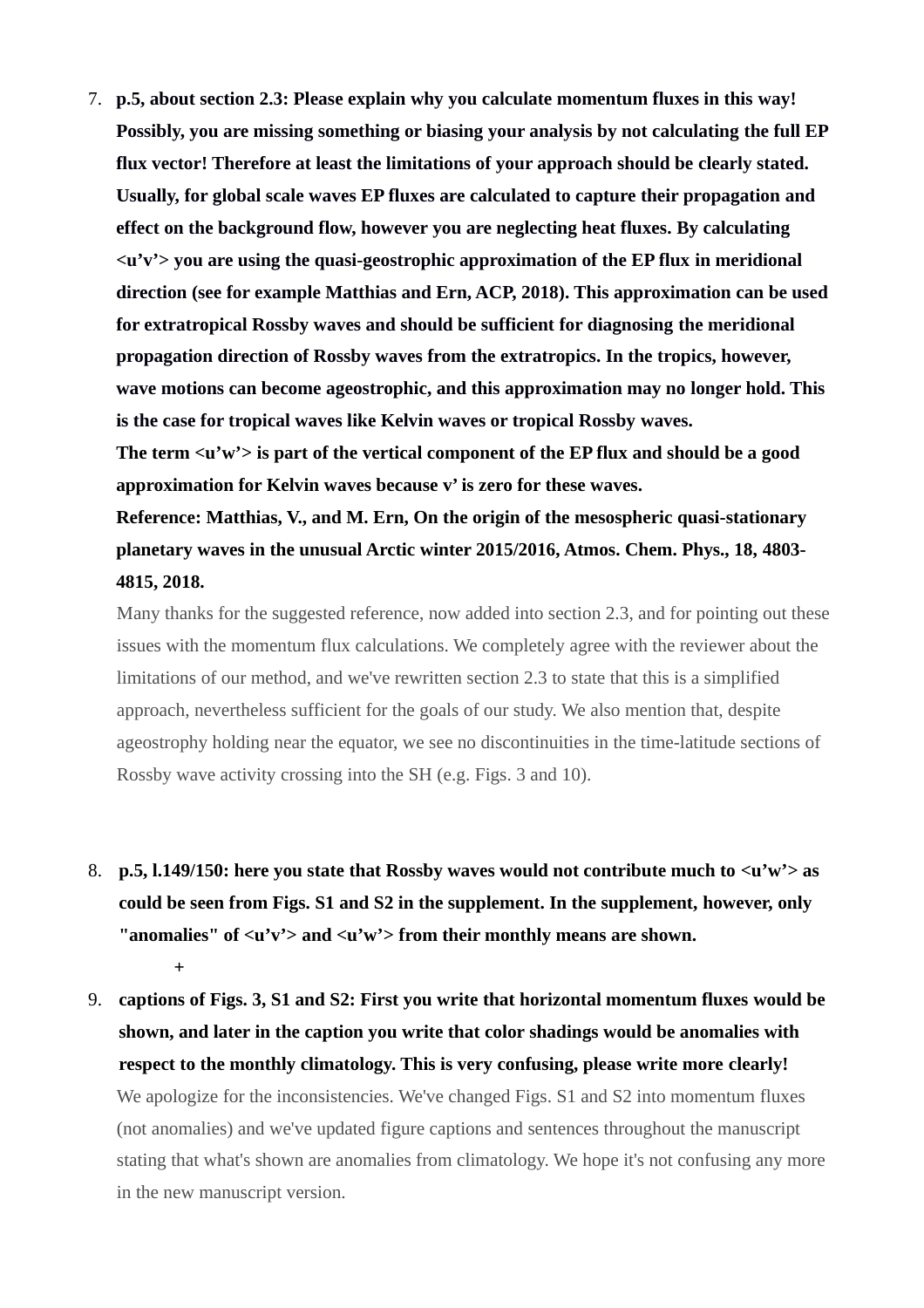10. **Follow-up question: Were the monthly climatologies temporally interpolated to single days to avoid jumps in the anomalies from one month to the other? Please clarify!**

We kept the monthly climatology without interpolation, as we didn't see any jumps of importance in any figure.

# 11. **p.5, l.152/153 and l.155: This is not entirely correct: Shuckburgh et al. (2001) investigated only barotropic instabilities, not baroclinic instabilities! Only Coy et al. (2017) included also baroclinic instabilities.**

We rephrased this paragraph as follows:

**+**

*'Shuckburgh et al. (2001) revealed that barotropic instability in tropical regions could be associated with QBO westerlies. Coy et al. (2017) later studied both barotropic and baroclinic instability following Andrews et al. (1987). We use a similar approach calculating the meridional gradient of potential vorticity in 2015/2016 from 70 hPa to 10 hPa following Andrews et al. (1987) and Coy et al. (2017).'*

# 12. **p.7, l.210: Why did you select w2040 for the quasi-stationary Rossby waves, and not w2070? Choosing w2070 would be much more intuitive!**

# 13. **p.7, l.214-219: Would also the contributions of w2070 be similar in all three cases? Please note that w0520 and w2040 do NOT sum up to the "total Rossby" fluxes! Possibly w4070 might show also considerable case to case variability.**

We originally divided the total Rossby wave into three kinds: w0520, w2040 and w4070. We found that Rossby w4070 had near-zero values in all cases, therefore we didn't include it in the figures. We now mention this more clearly in sections 2.2 and 3.1 in the manuscript. We repeated Fig. 5 from the manuscript including w4070 (see below), but we'd advocate to keep the less busy one (without w4070) for the main manuscript.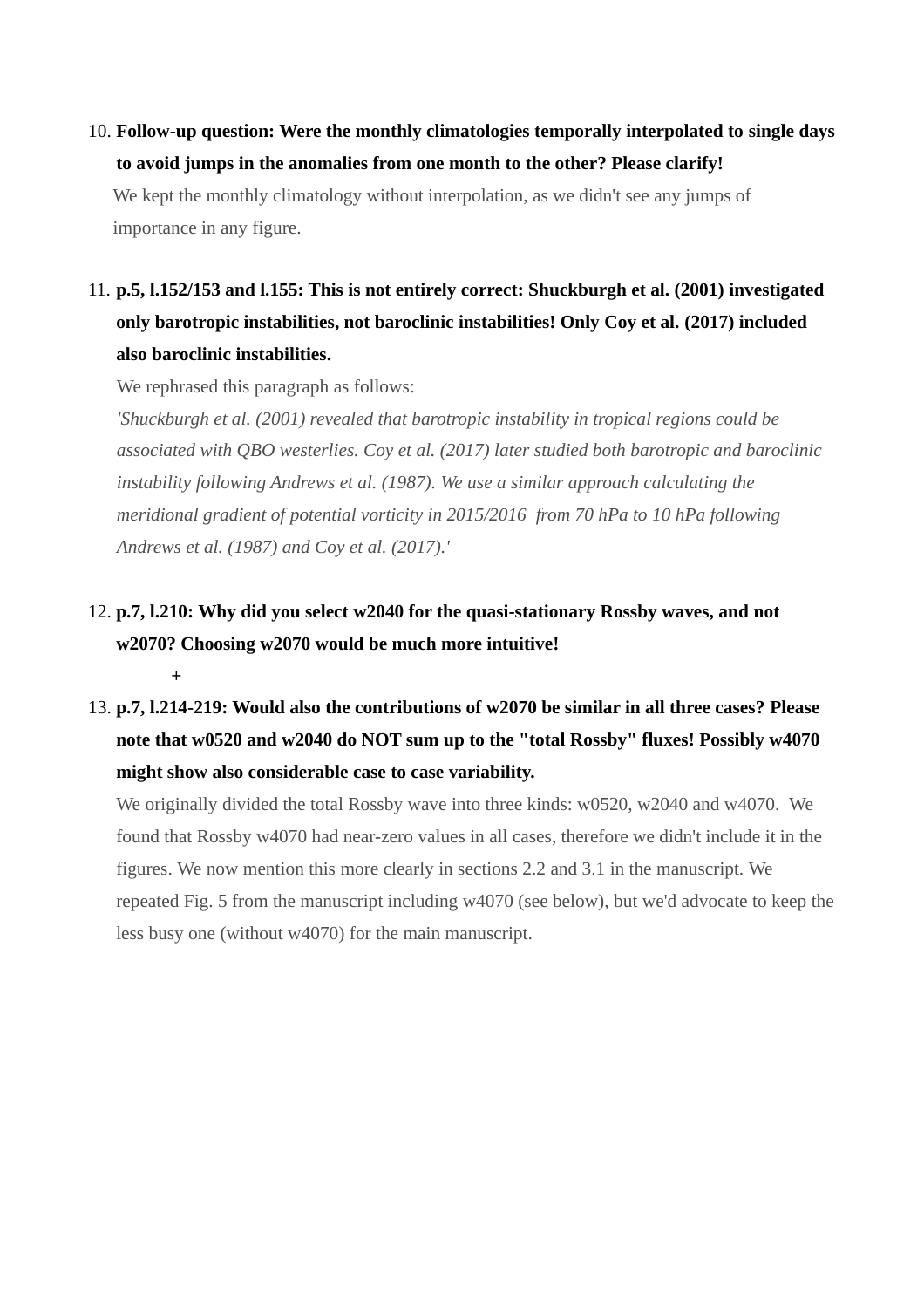

Please also note that  $(UaVa + UbVb)$  is not necessarily equal to  $(Ua+Ub)*(Va+Vb)$ , this is why the Total Rossby wave momentum flux is not the linear sum of the momentum fluxes from w0520+w2040.

# 14. **p.10, l.305: here you state: "the quasi-stationary W1 and the faster W2 which came from the extratropics, generated W3 locally..." This contradicts your statements from above that W3 was generated by W1 and W2 of 0.033 dayˆ-1 which are both in your quasistationary range of frequencies. Please clarify!**

We performed a more detailed analysis in the new Fig. 11 and rewritten the interpretation of the wave resonance mechanism in section 3.1.3. It turned out all W1-3 are changing speeds/frequencies throughout January-March 2016 and that a single Fourier spectrum did not entirely represent what was happening during February 2016. However, the main conclusion remains similar.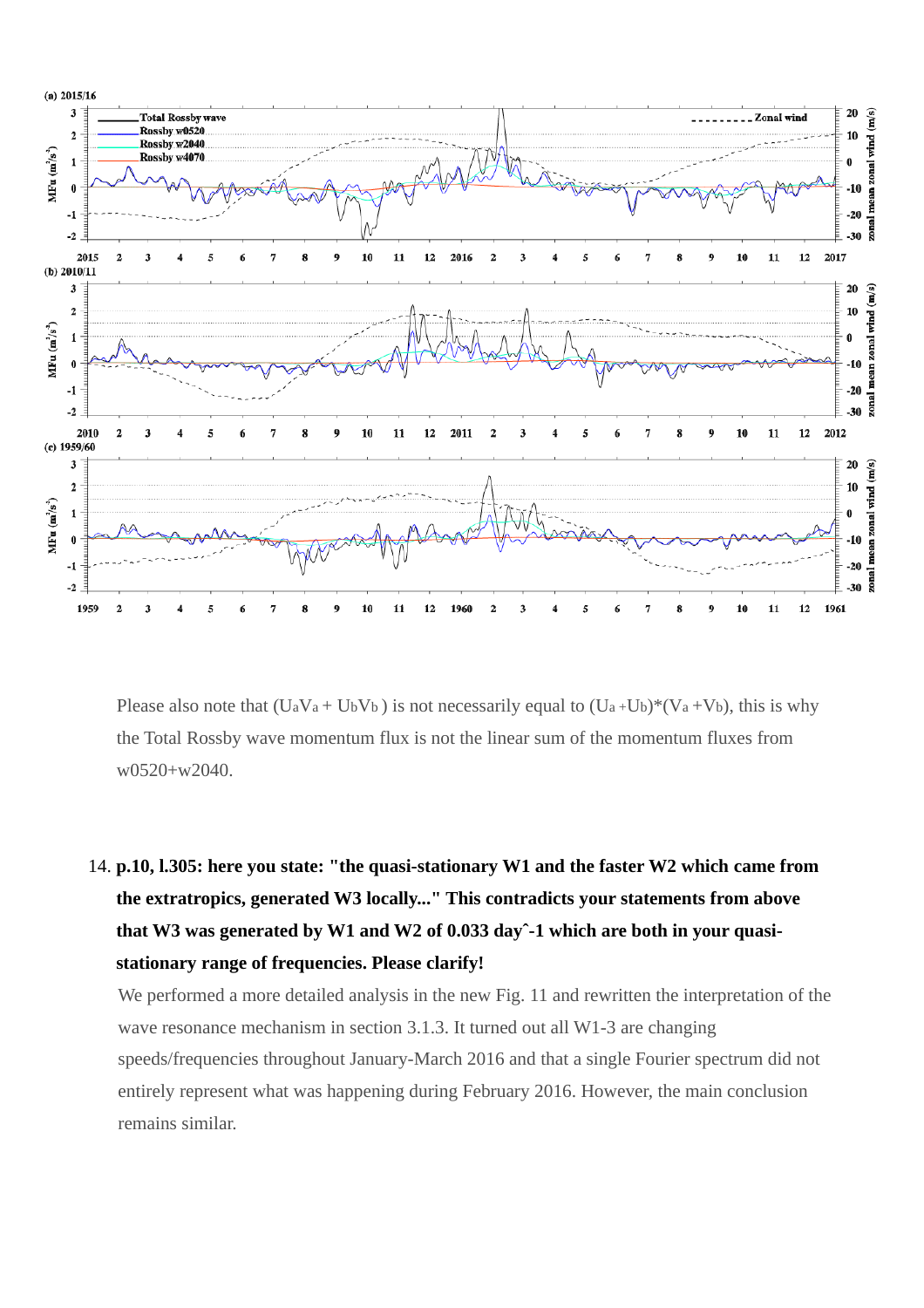15. **p.10, l.313/314: here you state that: "W3 cannot be an equatorial wave mode in principle, otherwise its amplitude would be by definition maximizing at the equator." I think that this statement does not generally hold. Equatorial Rossby modes can be symmetric or antisymmetric with respect to the equator. Therefore either u' or v' could be zero at the equator, leading to zero <u'v'>. For a survey of equatorial modes see, for example, Yang et al., JAS, 2003, their Fig.3.**

**Reference: Yang, G.-Y., B. Hoskins, and J. Slingo, Convectively Coupled Equatorial Waves: A New Methodology for Identifying Wave Structures in Observational Data, J. Atmos. Sci., 60, 1637-1654, 2003.**

We agree with the reviewer and we deleted the sentence in the manuscript.

16. **p.10, l.325: Enhanced momentum flux does not necessarily mean that the zonal wind is accelerated or decelerated. There is only an effect on the background flow when this momentum is deposited (if there is a non-zero divergence of the EP-flux). Of course, enhanced momentum fluxes can lead to stronger EP-flux divergences.**

Also related to specific comment #7: we state this now within section 2.3 as another limitation of our methods.

17. **About Figs.13 and 14: As Kelvin waves in the stratosphere are modulated rather by the QBO than by a seasonal cycle, does it really make sense to show deviations of Kelvin wave amplitudes or momentum flux from a monthly mean climatology?**

In this case it is useful for commenting on upper-tropospheric anomalies, which do show a seasonal cycle, and to discuss their relation to El-Nino as done later in Fig. 15.

18. **p.12, l.360/361: Another possibility could be that these Kelvin waves have phase speeds that exceed the westerly wind. As can be seen, for example, in Ern et al., ACP, 2008, Kelvin waves with high phase speeds are not much modulated by the QBO, while slower phase speed Kelvin waves are strongly modulated by the QBO with minimum amplitudes during westerly winds.**

**Reference: Ern, M., P. Preusse, M. Krebsbach, M. G. Mlynczak, and J. M. Russell III, Equatorial wave analysis from SABER and ECMWF temperatures, Atmos. Chem. Phys., 8, 845-869, 2008.**

Many thanks for pointing this out and the reference, of course this makes more sense. We added the following explanation in section 3.2:

*'Also, if the Kelvin wave's phase speed exceeds that of the westerly flow, it is possible that the*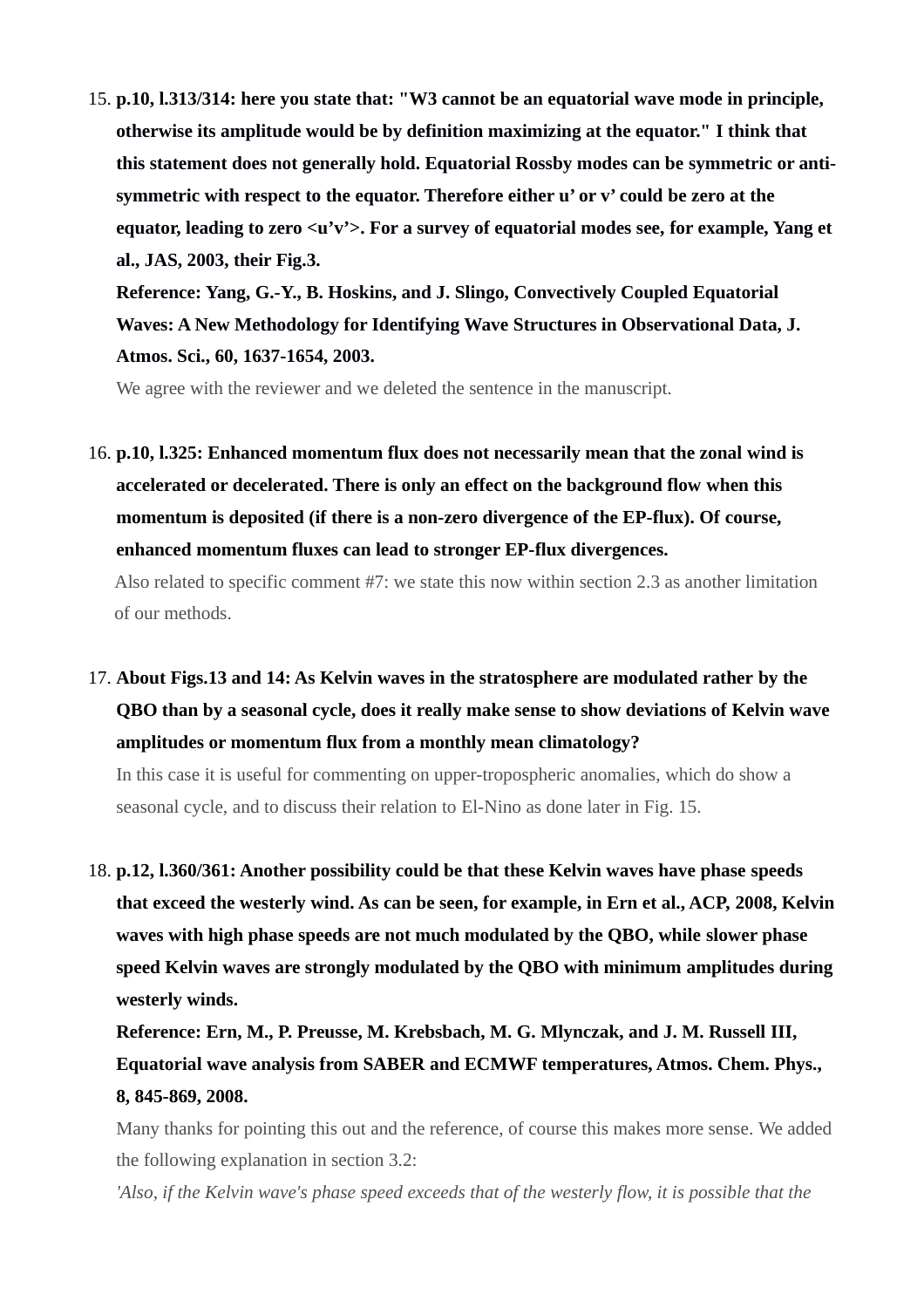*Kelvin wave propagates upward within weak westerlies as reported by Ern et al. (2008). '*

## 19. **p.13, l.417/418: This is not correct: Both W1 and W2 have the same frequency and fall in the frequency range that you call quasi-stationary.**

We refined the analysis in our new Fig. 11 and rewritten the corresponding discussion in section 3.1.3, which now do support this conclusion.

##

### **Other Comments:**

- 1. **p.2, l.35: The westerly mean flow in the tropical stratosphere generally favors -> If the mean flow in the tropical stratosphere is westerly, it generally favors** Corrected.
- 2. **p.5, l.150: Fig.12a does not exist! Should this read Fig. S1? Please check!**

Thank you for your remark, it should have been Figure 14a. We have corrected this in the manuscript.

3. **Caption of Fig.1, l.2: ??? horizontal Rossby wave momentum flux -> Rossby wave horizontal momentum flux anomaly**

Corrected.

- 4. **Caption of Fig.1: Different from what is stated in the caption, there are no red triangles in Fig.1a** Corrected.
- 5. **p.6, l.180 / Fig.2: It is unclear what is shown! Probably your notation is misleading! In the figure legend of Fig.2 it reads: <du'ˆ2>, suggesting that you calculate a climatological u' distribution, and you are showing deviations from that average u' for a particular period. In this case, however, there could be no negative values because values are squared for display! So my guess is that it should read d<u'ˆ2> in the figure legend. Similar, in Fig.3 it**  should probably read  $d \langle u'v' \rangle$  instead of  $\langle du'v' \rangle$ .

Yes, as you said Figure 2 shows the deviations of the squared zonal wind perturbation respect to the climatology. We rephrased the sentence as follows:

*'Figure 2 illustrates the time-height cross section of the deviations of the squared Rossby wave*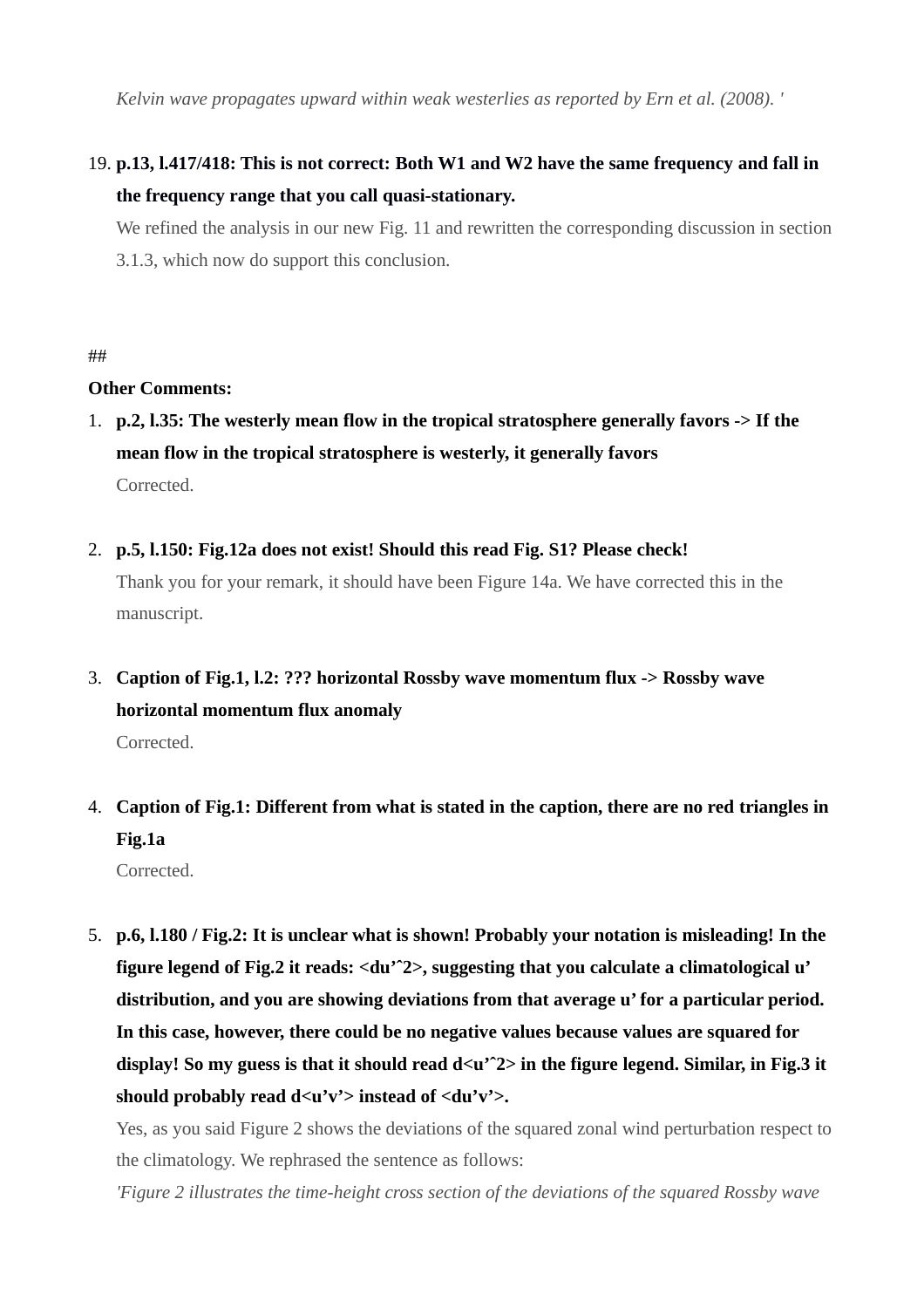*anomalies in zonal wind respect to the monthly climatology (1959-2014) averaged over tropics (10°N-10°S).'*

We've also applied the correct terminology  $d\langle u'v'\rangle$  in all corresponding figures, we apologize for the unclear presentation in the previous manuscript version.

6. **p.6, l.190: horizontal Rossby waves momentum flux -> Rossby wave horizontal momentum flux anomalies**

Corrected.

7. **Fig.5: Please mention in the figure caption that "total Rossby wave" corresponds to w0570.**

Corrected.

8. **p.8, l.251: momentum flux -> momentum flux anomaly**

Corrected.

- 9. **p.8, l.251, suggested rewording, as this cannot be seen from Fig.9: The contribution of Rossby waves w0520 is largest in February -> In the tropics, the largest anomaly of Rossby waves w0520 is found in February** Corrected.
- 10. **p.8, l.252: momentum flux was stronger -> momentum flux anomaly was stronger** Corrected.
- 11. **caption of Fig.10, l.1: horizontal momentum fluxes -> horizontal momentum flux anomalies**

Corrected.

- 12. **Caption of Figs. S5 and S6: Please mention the altitude/pressure of these sections.** Corrected.
- 13. **p.9, l.283: and below -> and at higher altitudes**

Corrected for 'at lower altitudes' since we refer to levels below 40 hPa throughout this paragraph (at levels 20 hPa and above, there are little structures to comment on and q meridional gradient is mostly positive).